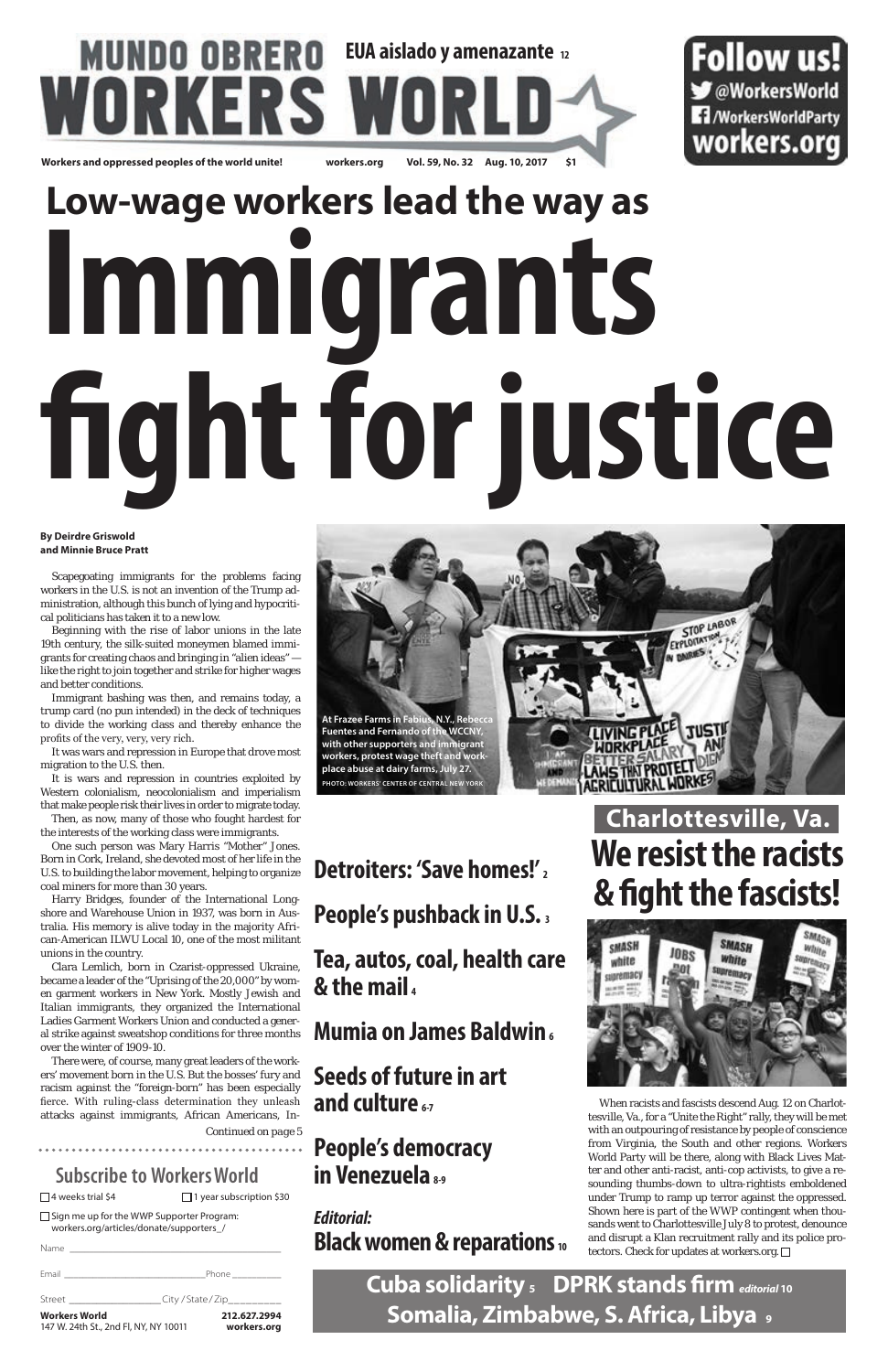### **In the U.S.**

| Immigrants and low-wage workers fight for justice 1         |
|-------------------------------------------------------------|
| Charlottesville, Va., fights the racists and the fascists!1 |
| Detroiters say: 'Save homes, don't destroy them!' 2         |
| Protest in Michigan vs. anti-woman conference 3             |
| North Carolina organizers resist grand jury  3              |
| West Virginia communities reject racism, imperialism 3      |
|                                                             |
| Mississippi union organizers at Nissan vow to fight on  4   |
|                                                             |
| Defending Cuba on 'Venceremos Day'!  5                      |
| Che Brigadistas in L.A. ready for Cuba  5                   |
| Mumia on James Baldwin: word warrior  6                     |
| 'Honor in the Ghetto,' poems by Lamont Lilly, part 2 6      |
| Eastern North Carolina: Culture eroded by capitalism 7      |
| Capitalism's hired killers: Blackwater decision reversed 11 |
|                                                             |

### **Around the world**

| $\star$ Editorial                                              |
|----------------------------------------------------------------|
| U.S. imperialism: Militarism and superexploitation in Africa 9 |
|                                                                |
| Venezuela: 'The people united will never be defeated!'8        |
| Tlingit First Nation of the Yukon celebrates their culture 7   |

| Black women's work and reparations 10 |
|---------------------------------------|
|                                       |

EUA aislado y amenazante . . 12

Workers World 147 W. 24th St., 2nd Fl. New York, NY 10011 Phone: 212.627.2994 E-mail: ww@workers.org Web: www.workers.org Vol. 59, No. 32 • Aug. 10, 2017 Closing date: Aug. 8, 2017

Editor: Deirdre Griswold

Managing Editors: John Catalinotto, LeiLani Dowell, Kris Balderas Hamel, Monica Moorehead, Minnie Bruce Pratt; Web Editor Gary Wilson

Production & Design Editors: Coordinator Lal Roohk; Andy Katz, Cheryl LaBash

Copyediting and Proofreading: Sue Davis, Bob McCubbin, Jeff Sorel

Contributing Editors: Abayomi Azikiwe, Greg Butterfield, G. Dunkel, K. Durkin, Fred Goldstein, Martha Grevatt, Teresa Gutierrez, Berta Joubert-Ceci, Terri Kay, Cheryl LaBash, Milt Neidenberg, John Parker, Bryan G. Pfeifer, Betsey Piette, Gloria Rubac



Mundo Obero: Redactora Berta Joubert-Ceci; Andrea Bañuelos, Ramiro Fúnez, Teresa Gutierrez, Carlos Vargas

### Supporter Program: Coordinator Sue Davis

Copyright © 2017 Workers World. Verbatim copying and distribution of articles is permitted in any medium without royalty provided this notice is preserved. Workers World (ISSN-1070-4205) is published weekly except the first week of January by WW Publishers, 147 W. 24th St. 2nd Fl., New York, NY 10011. Phone: 212.627.2994. Subscriptions: One year: \$30; institutions: \$35. Letters to the editor may be condensed and edited. Articles can be freely reprinted, with credit to Workers World, 147 W. 24th St. 2nd Fl., New York, NY 10011. Back issues and individual articles are available on microfilm and/or photocopy from NA Publishing, Inc, P.O. Box 998, Ann Arbor, MI 48106-0998. A searchable archive is available on the Web at www.workers.org.

A headline digest is available via e-mail subscription. Subscription information is at workers.org/email.php.

Periodicals postage paid at New York, N.Y.

POSTMASTER: Send address changes to Workers World, 147 W. 24th St. 2nd Fl. New York, N.Y. 10011.

### **Contact a Workers World Party branch near you:** workers.org/wwp

#### **National Office**

147 W. 24th St. 2nd Fl. New York, NY 10011 212.627.2994 wwp@workers.org

#### **Atlanta**

PO Box 18123 Atlanta, GA 30316 404.627.0185 atlanta@workers.org

#### **Baltimore**

c/o Solidarity Center 2011 N. Charles St. Baltimore, MD 21218 443.221.3775 baltimore@workers.org

#### **Bay Area**

1305 Franklin St. #411 Oakland, CA 94612 510.600.5800 bayarea@workers.org

**Boston** 284 Amory St. Boston, MA 02130 617.286.6574 boston@workers.org

### **Buffalo, N.Y.**

335 Richmond Ave. Buffalo, NY 14222 716.883.2534 Buffalo@Workers.org

### **Chicago**

312.630.2305 chicago@workers.org **Cleveland** P.O. Box 5963 Cleveland, OH 44101 216.738.0320 cleveland@workers.org **Denver**

denver@workers.org

**Detroit**

919.322.9970

**Houston** P.O. Box 3454

713.503.2633

5920 Second Ave. Detroit, MI 48202 313.459.0777 detroit@workers.org **Durham, N.C.** 804 Old Fayetteville St. Durham, NC 27701 **Los Angeles** 5278 W Pico Blvd. Los Angeles, CA 90019 la@workers.org 323.306.6240 **Madison** Madison@Workers.org

**Lexington, Ky.** lexington@workers.org

durham@workers.org **Milwaukee** milwaukee@workers.org

Houston, TX 77253-3454 houston@workers.org **Huntington, W. Va. Philadelphia**  P.O. Box 34249 Philadelphia, PA 19101 610.931.2615 phila@workers.org

huntingtonwv@workers.org **Pittsburgh** pittsburgh@workers.org

> **Portland, Ore.** portland@workers.org

**Rochester, N.Y.** 585.436.6458 rochester@workers.org **Rockford, Ill.** rockford@workers.org **Salt Lake City** 801.750.0248 SLC@Workers.org **San Diego** P.O. Box 33447 San Diego, CA 92163 sandiego@workers.org **Tucson, Ariz.** tucson@workers.org **Virginia**  Virginia@workers.org **Washington, D.C.** P.O. Box 57300 Washington, DC 20037

dc@workers.org

### *Join us in the fight for socialism!*

Workers World Party is a revolutionary Marxist-Leninist party inside the belly of the imperialist beast. We are a multinational, multigenerational and multigendered organization that not only aims to abolish capitalism, but to build a socialist society because it's the only way forward!

Capitalism and imperialism threaten the peoples of the world and the planet itself in the never-ending quest for ever-greater profits. Capitalism means war and austerity, racism and repression, joblessness and lack of hope for the future. No social problems can be solved under capitalism.

The U.S. is the richest country in the world, yet no one has a guaranteed right to shelter, food, water, health care, education or anything else — unless they can pay for it. Wages are lower than ever, and youth are saddled with seemingly insurmountable student debt, if they even make it to college. Black and Brown youth and trans people are gunned down by cops and bigots on a regular basis.

WWP fights for socialism because the working class produces all wealth in society, and this wealth should remain in their hands, not be stolen in the form of capitalist profits. The wealth workers create should be socially owned and its distribution planned to satisfy and guarantee basic human needs.

Since 1959, Workers World Party has been out in the streets defending the workers and oppressed here and worldwide. If you're interested in Marxism, socialism and fighting for a socialist future, please contact a WWP branch near you.

# WORKERS WORLD

## **Detroiters: 'Save homes, don't destroy them!'**

### **By Mike Shane Detroit**

Despite glowing corporate media reports of Detroit's comeback, families here continue to face tax foreclosures by the thousands. As of June 2017, over 3,400 occupied homes were in foreclosure, while tens of thousands of families were in unsustainable payment plans and subject to loss of their homes when a payment is missed.

An Aug. 1 hearing in the Michigan Court of Appeals was held to determine the appropriate court for a class-action lawsuit challenging the tens of thousands of illegal and racist tax foreclosures in recent years. The lawsuit was initiated in June 2016 by the American Civil Liberties Union of Michigan, the NAACP Legal Defense and Education Fund, and others on behalf of several neighborhood associations and residents.

The lawsuit charges that Wayne County, which contains Detroit, violated the federal Fair Housing Act through the disparate impact of foreclosures on people of color in a city where 80 percent of the residents are African American. The lawsuit also charges that the city of Detroit assessed homes at more than 50 percent of their actual market value, the upper limit set in the Michigan Constitution. In fact, some homes are assessed at 10 times the market value!

At a press conference before the hearing, residents expressed support for the lawsuit. The speak-out was organized by the Moratorium NOW! Coalition and supported by the Coalition to Stop Unconstitutional Tax Foreclosures and Detroit Eviction Defense.

Errol Jennings, past president of the historic Russell Woods-Sullivan Area Association, described the magnitude and scope of the massive overassessments of homes in his neighborhood. Yvonne Jones, a retired city worker and lifelong resident of Detroit, decried the tremendous loss of more than 50 percent of African-American wealth in the city as a result of the foreclosure crisis of the past decade. Jones demanded that the foreclosures stop now.

Jerry Cullors, whose family almost lost their home to Bank of America, described the community fightback to stop his family's eviction and demanded that the banks pay for the destruction of the neighborhoods. Jennine Spencer, vice president of the Charlevoix Village Association, emphasized that federal Hardest Hit funds must be used to save homes, not tear them down.

### **'Stop the destruction!'**

The Hardest Hit Fund, created by the notorious bank bailout of 2008 (known as TARP), was set up to assist families impacted by the bank-caused housing crisis that began in 2007. The fund was intended to provide assistance for foreclosure prevention and neighborhood stabilization.

Since 2010, Michigan has received more than \$761 million in HHF money. But instead of providing any significant assistance with mortgage payments or property taxes, in 2014 the Hardest Hit funds were used to pay for tearing down abandoned and blighted foreclosed homes while Detroit was in bankruptcy.

For the cost of tearing down one empty home, approximately three to 10 occupied homes could be saved.

A delegation from the Moratorium NOW! Coalition spoke on July 31 at the monthly meeting of the Detroit Financial Review Commission during public comments. When Detroit exited bankruptcy in December 2014, the FRC was created with the power to overrule decisions by the mayor and City Council that, for example, might negatively impact bond ratings and offend Wall Street.

The speakers, including Moratorium NOW! members, objected to the irresponsible use of HHF monies for destroying instead of saving homes. Detroit Mayor Mike Duggan accused the speakers of spreading misinformation by claiming that rules requiring HHF be used to tear down homes.



**Lifelong Detroit resident and retired City worker, Yvonne Jones, speaks out.**

*Continued on page 3*

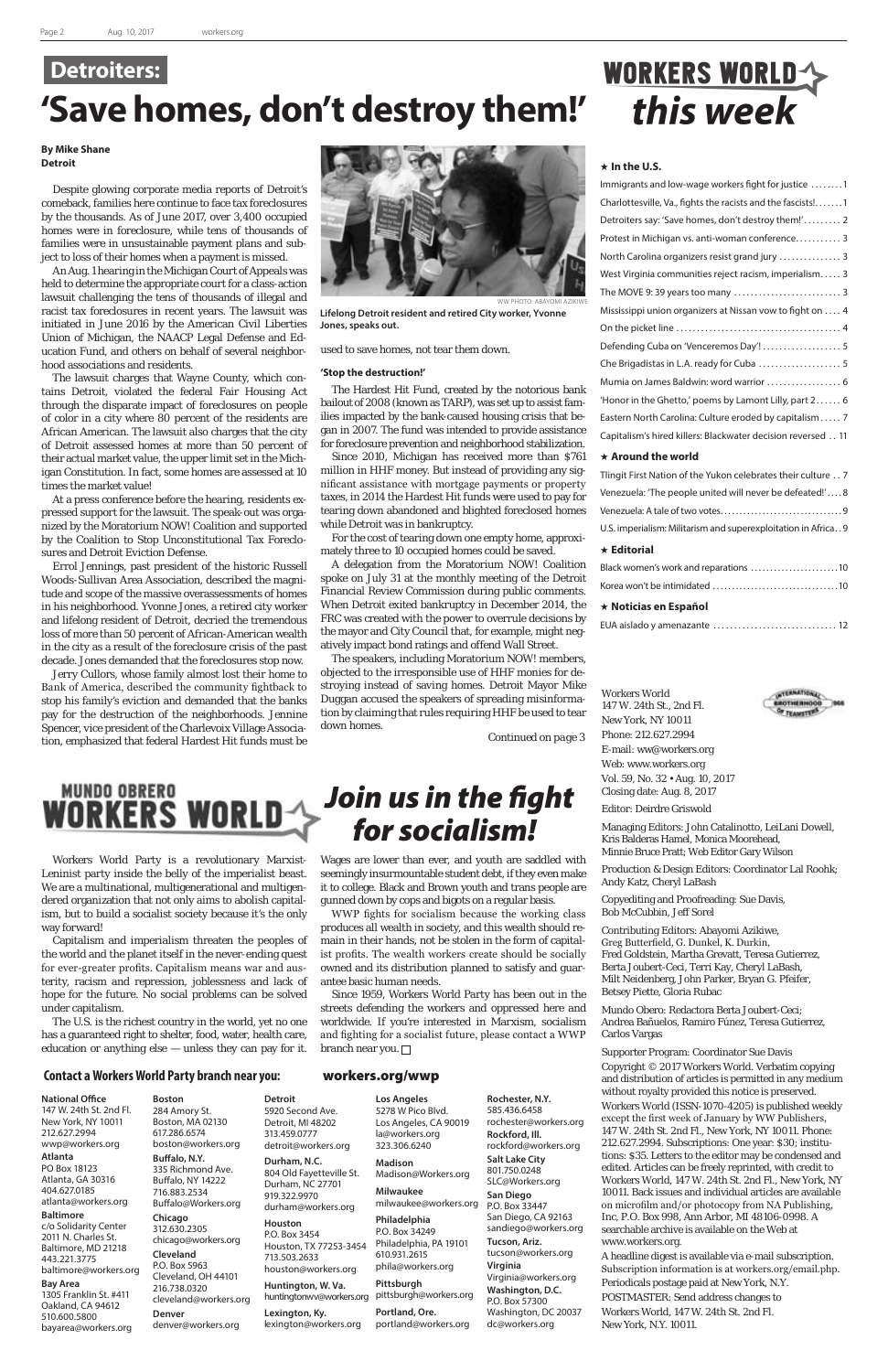David Sole, a city retiree who had just described the devastation on his block where most homes are gone or blighted, pointed out that the rules had been rewritten 14 times since 2010 and that the latest rules were written at the mayor's request. The rules need to be rewritten one more time — in the people's favor — and this time include assistance with delinquent water bills! A water shutoff is essentially an eviction.

Moratorium NOW! has launched an emergency campaign to save all occupied homes from the upcoming tax auction and to stop use of HHF for that purpose. For details, visit moratorium-mi.org.

# **Protest vs. anti-woman conference**

### **By Chip Jengel Sterling Heights, Mich.**

The so-called Church Militant held a men-only "Strength and Honor" conference Aug. 5 at the Wyndham Garden Hotel in Sterling Heights, Mich. The group could not hide its right-wing agenda from the community.

Detroit Workers World Party and the Michigan People's Defense Network held a press conference July 28 in Ferndale, Mich., outside CM's headquarters, to make the hate group's presence known in the metro Detroit area and to announce a protest against the reactionary, sexist conference.

Church Militant is a radical, theocratic online radio station. Originally called "RealCatholic.TV," they were forced to remove "Catholic" from their name by the Archdiocese of Detroit in 2011. (goo.gl/vyupca)

Church Militant broadcasts daily on web shows primarily promoting Donald Trump, anti-abortion rhetoric, Catholic theocracy, strict traditionalist social ideas, hatred of women and LGBTQ people, anti-Semitism and other dangerous ideas.

Although Church Militant had been planning and promoting their men-only conference for several months, it only managed to attract about 50 attendees. Dozens of protesters, however, gathered on a week's notice to counter CM's hate and lies.

> For more information about activities being organized to resist the grand jury and in defense of Katie Yow, visit ncresiststhegrandjury.com/.  $\Box$

Church Militant attempted to pretend that this was a matter of free speech and religious love. But their atrocious ideas have nothing to do with love. Their supporters sent hate mail and threats of violence to the MPDN when it announced the press conference. The "Three Percenters," a known neo-Nazi group, threatened that

**By Workers World Durham, N.C. bureau**

More than 50 organizers and community members showed up at a rally in front of the Guilford County Courthouse in Greensboro, N.C., on July 31 in solidarity with Katie Yow, a local organizer subpoenaed by a federal grand jury.

Since Jan. 20, organizers and activists have faced scrutiny and intimidation from the state for taking up a banner of resistance at the U.S. presidential inauguration. Mainstream media played out narratives of "violent protestors" and "outside agitators" while, unsurprisingly, ignoring the violence of the police and the ongoing attacks waged on oppressed people by wretched politicians.

At the courthouse, Yow refused to testify and was notified by the assistant U.S. attorney that the government will ask the court to hold her in civil contempt. If charged, Yow could be jailed for up to 18 months.



'Church Militant' hate group picketed in Michigan.

These grand juries are called under the guise of investigating "organized criminal activity" and are used and held in secrecy to intimidate resistance fighters. Numerous activists and organizers have been targeted by grand juries for their participation in various social movements with the aim of isolating and dividing communities already under siege.

# **Communities reject racism, imperialism**

### *Continued from page 2*

# **The MOVE 9: 39 years too many**

**By Anne Pruden Brooklyn, N.Y.**

The MOVE 9 were honored on Aug. 5 at a Commemoration and Art Exhibit at Brooklyn's House of the Lord Church. The very talented artist Sophia Dawson offered her paintings to be sold as fundraisers for these framed-up political prisoners.

The MOVE 9 have been incarcerated since Aug. 8, 1978, when police carried out a massive, violent attack on their Philadelphia home. Police shot bullets into the house and sprayed tear gas and 10,000 pounds of water pressure per minute from each of four fire hoses. Forced out of their home, the 9 were beaten and arrested. None was charged with having a weapon, but they were falsely charged, convicted and sentenced to inhumane, long prison terms, allegedly for killing a cop. Incarcerated for 39 years, the MOVE 9 have consistently been denied parole since 2008. They have been deprived of their basic rights, including to their chosen diet and close access to family members. Two members of the MOVE 9, Phil Africa and Merle Africa, were killed by Pennsylvania's brutal prison system. The Philadelphia police are so hostile to MOVE members that on May 13, 1985, they dropped a bomb on the MOVE house, killing 11 people, including five children.

#### **'We will never give up!'**

Organizer Orrie Lumumba chaired the Brooklyn rally and introduced the speakers to the large audience. Members of MOVE, International Concerned

Family and Friends of Mumia Abu-Jamal, the Free Mumia Coalition and African-American community organizations from Brooklyn and elsewhere were on the program. They denounced racist attacks on the MOVE 9 and the horrific conditions of their imprisonment, and exposed the corruption and unfair practice of reactionary parole boards.

Political prisoners Mumia Abu-Jamal and Janine Africa, one of the MOVE 9, called into the event from prison. They spoke and answered audience members' questions. Janine Africa told everyone, "We will never give up!" and "Keep the pressure on!"

The MOVE Organization asks supporters to sign a petition to pressure the U.S. Department of Justice into opening an investigation of the unjust imprisonment of the MOVE 9. It is critical that everyone stand up for them as they have stood for us all! See onamove.com and Justice for the MOVE 9 on Facebook.

they would show up to protect the conference, which they never did.

It is important to continue to actively resist these types of hate groups in our local communities. They should not be ignored.



Supporters show up for J20 protester stalked by state in Greensboro, N.C.

### **By Workers World West Virginia bureau**

Over 250 community members came out on Aug. 3 to protest Donald Trump's visit to Huntington, W.Va. The protest included organizations such as the Service Employees Union, the local branch of Workers Democratic Society, March **U.S. imperialism on Aug. 3.** for Science Huntington,

Refuse Fascism, Planned Parenthood, WV Progressive Alliance and WV Citizen Action Group.

The majority of protesters were local workers, students and oppressed peoples. Chants included "No Trump, no KKK, no fascist USA!" and "From Palestine to Mexico, border walls have got to go!" A large banner at the front of the protest stated "Black Lives Matter."

In his speech, white supremacist Trump focused on attacking and scapegoating the most oppressed sections of workers and nations both inside the United States and globally.

On stolen Haudenosaunee land, Trump bragged about his approval of the Dakota Access and Keystone pipelines that especially endanger Indigenous lives and sovereignty. He openly stoked race hatred against immigrant workers while absurdly claiming that West Virginia's opiate epidemic was caused by sanctuary cities — despite the fact that West Virginia has no sanctuary cities. Addicts need assistance and meaningful work, not a racialized drug war. Justice demands land restoration and return to Native nations, not environmental destruction from pipelines and coal mining. While onstage, Trump had the audacity to pretend that the recent uptick in the stock market represents progress for workers instead of what it actually represents — the parasitism of capitalist profiteering. He similarly misled when he cited a rise in coal exports as resulting from his policies. In fact, the price of coal has risen internationally due to China's reduction of coal production. There are no borders in the workers' struggle! Fight imperialism, and fight for reparations and the return of Native lands! To work with Workers World Party in the tri-state area near West Virginia, reach out to us at twitter.com/HuntingtonWWP or facebook.com/WWPWV.

# **North Carolina <b>Developed Leap Corganizers resist grand jury**

### **Detroiters**



WW PHOTO: ANNE PRUDEN

**Artist Sophia Dawson stands with her painting of Janet Africa, one of the imprisoned MOVE 9.**



**Huntington, W.Va., community rejects Trump's racism and**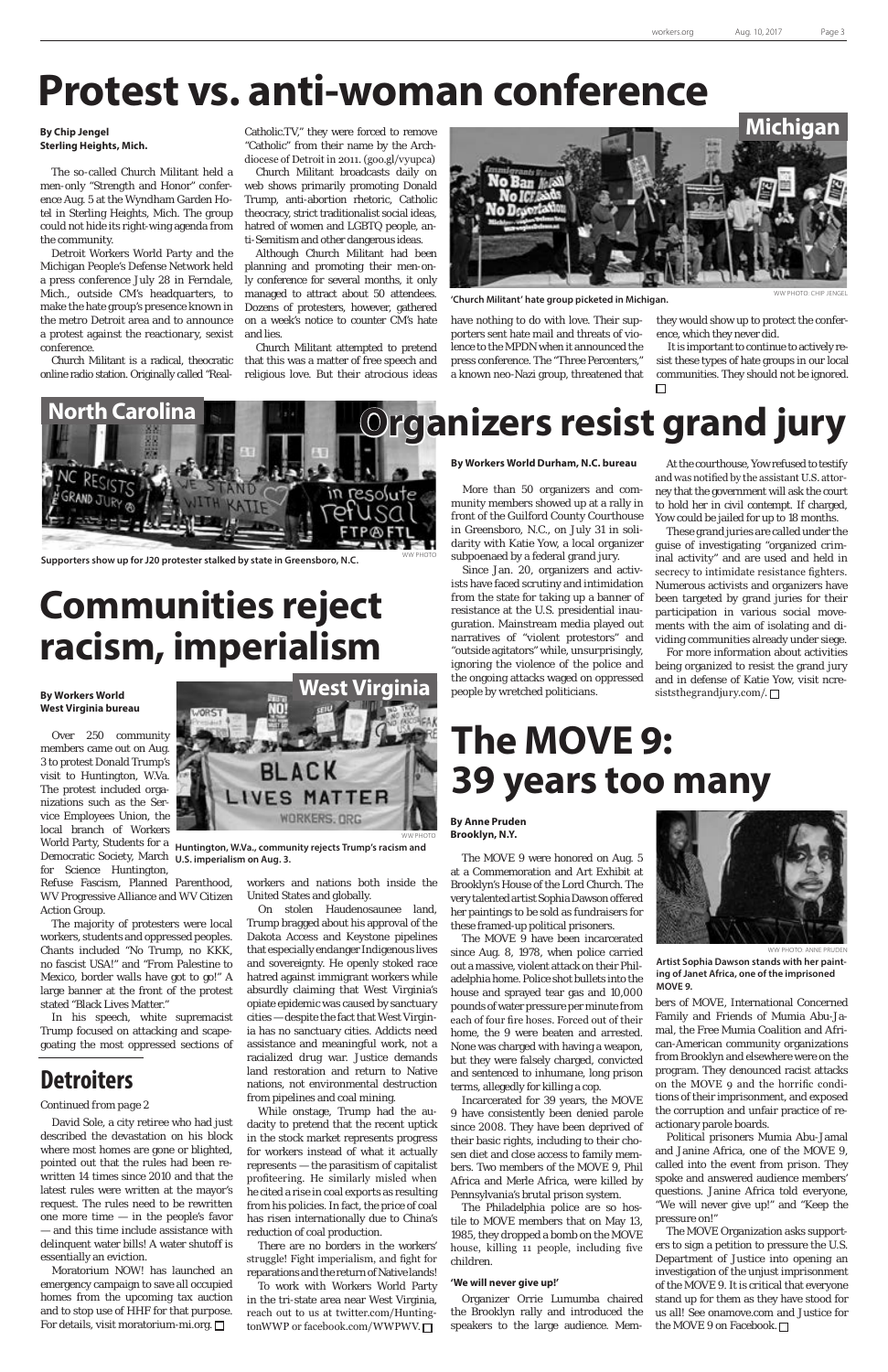### **By Martha Grevatt**

In July, union organizers at the Canton, Miss., Nissan vehicle assembly plant took a historic step toward becoming the first unionized plant of a foreign auto company in the U.S. The United Auto Workers filed a petition asking the National Labor Relations Board to hold an election to determine if workers wanted the UAW to represent them. The election, the first in the 11-year organizing drive, took place on Aug. 3-4.

Late on the night of Aug. 4, organizers learned they had lost the election by a wide margin. Ernest Whitfield, a member of the union's Volunteer Organizing Committee, was a poll watcher and witness to the vote counting. It was "heartbreaking," he told Workers World, to see all the ballots marked "no" being counted. With over 3,500 out of 3,700 Nissan workers voting, the final result was 62 percent against union representation.

The vote does not mean, as Nissan would have the public believe, that workers love the company. There is anger on the floor over unsafe conditions, the growing use of lower-paid temporary workers and widespread racism directed at a workforce that is majority African American. "Labor rights are civil rights" was the theme of a solidarity march that drew 5,000 supporters earlier this year and gave a shot in the arm to the organizing drive.

#### **Anti-union intimidation**

Understanding the pressure that workers were under, organizers are not throwing in the towel.

Scare tactics were ratcheted up the moment the election petition was filed. Workers were bombarded with anti-union propaganda at every turn from a PowerPoint presentation shown round-theclock on televisions in the break areas to anti-UAW commercials on television, radio and the internet. Mandatory daily shift-start meetings featured company videos attacking the union.

The main threat was possible closure of the plant if the UAW came in. Workers were also threatened with losing their vehicles, leased under an employee program that Nissan said it would terminate if the union won, and with cuts in pay and benefits.

Letters were mailed to the homes of "Pathway" workers — Nissan workers who began work in the plant as employees of temporary agencies such as Kelly, Minact Yates, Onin and Excelsia. The letters said those workers could lose their jobs if the union won. Company messages blamed the UAW for General Motors plants closing down and warned workers that having a union would force them to take their problems to a union steward — as if they had a better chance of resolving a grievance by talking to their boss one-on-one!

Nissan managment also exploited an unfortunate corruption scandal in the UAW involving a deceased senior official and his widow taking hundreds of thousands of dollars from Fiat Chrysler. News of federal indictments for the illegal bribery scheme was leaked right after UAW supporters working at Nissan filed with the NLRB.

Anti-union intimidation culminated the Tuesday before the election. Nissan rented a big tent, seating 1,000 people, in which every worker on every shift was forced to attend a captive audience meeting. They were addressed by the plant manager and other management higher-ups. All the same threats were reiterated and combined with a feelgood message from former bosses. School buses were used to transport workers from remote areas of the plant to the tent. The company gave out free bottled water with custom "Nissan" labels.

Whitfield, the volunteer union organizer, estimates Nissan spent between \$5 million and \$10 million on its campaign of fear.

Nissan has flouted labor laws repeatedly, leading the NLRB to file an unfair labor practice charge against the company. The UAW filed another seven charges over the illegal intimidation that took place in the weeks leading up to the election. The NLRB could declare the election results invalid and order another election.

"This is the length to which the company went to essentially scare the hell out of everybody to get a no vote," Whitfield explained. "We'll take a moral victory," he added, from the fact that almost 40 percent still backed the union.

#### **Organize the South!**

Though the area of the post office where employees sort the mail has no air conditioning, the area where customers are served is air conditioned. "It's like being stuck inside of a microwave, and you can't get out," added the worker. The TV station reported the workers' concerns to the Occupational Safety and Health Administration, the federal agency charged with overseeing workplace safety, which said it would investigate. A spokesperson for the U.S. Postal Service responded that afternoon: "Portable air condition units are scheduled to be installed in the morning." (wtvr.com, July 14)  $\Box$ 

The ongoing organizing campaign at Nissan has ramifications beyond the 6,000 workers inside the Canton plant. There are over two dozen auto transplants" - U.S. plants of foreign auto companies — in this country, with all but a handful in the southern states. They have deliberately chosen to locate in so-called "right-to-work" states where union strength is lowest; only 6.6 percent of Mississippi workers belong to a union. The UAW has been unable to organize a single transplant. In 2014 the union lost a representation election at Volkswagen's Chattanooga, Tenn., plant. There, too, fear and intimidation affected the vote outcome. In that case the right-wing, racist political establishment led the anti-union drive. Sen. Bob Corker raised the specter of a plant closing just days before the election.

Since then the UAW has won an election to represent 160 Volkswagen skilled trades workers, but VW refuses to recognize them as a bargaining unit, while the vast majority of plant workers remain unrepresented.

### **Nurses' right to organize upheld in Maryland**

The latest agent of capital caught trying to kill union organizing is Holy Cross Hospital in Silver Springs, Md. The bosses and management at Holy Cross, the eighth largest employer in the state, were ordered after a National Labor Relations Board trial on May 18-19 to "cease and desist" their wide range of illegal, underhanded attacks on nurses seeking union representation.

The judge ruled that Holy Cross violated the law eight times by breaching registered nurses' protected rights to organize with National Nurses United. In one instance a battalion of hospital managers and security guards was found to have intimidated workers and illegally spied on and photographed union activity. This ruling, says intensive care unit RN Nina Scott, "proves that Holy Cross Hospital management interfered with our right to advocate for patient safety. Now we can move forward to organize without fear and freely talk with nurses."

The hospital has also been forced to rehire a nurse fired in April for patient advocacy and support for NNU — with full back pay and accrued time off. The nurses have earned widespread community support from state and county legislators who affirmed their right to affiliate with NNU "free from interference, harassment or intimidation." (National Nurses United, July 27) Go NNU!

### **Lipton tea workers ratify first contract**

The 240 workers at the only Lipton tea plant in the U.S., in Suffolk, Va., voted overwhelmingly to approve their first union contract on July 24. Negotiated by Food and Commercial Workers Local 400, the contract includes significant improvements in health care coverage and working conditions. Many workers will save more than \$4,000 a year on health care costs with greatly improved coverage.

For the past several years workers were required to work up to 12-hour shifts for as many as 13 days in a row with only one day off in between. Now the contract places strict limits on when management can require workers to do mandatory overtime: only two weekends each month; workers also have four days a year when they can opt out.

The UAW's organizing efforts have also been hampered by its own failings. For too long the International leadership has sold concessions from multi-tier pay schemes to oppressive work schedules to cutting retiree health care — to the *Continued on page 5*

"For the last 10 years, we saw so many of our benefits taken away," said Paul Garrison, a 16-year mechanic. "But now that we have a union, we're getting them back again." (ufcw400.org, July 25) Organize the South!

### **Safety violations led to worker's death at W.Va. governor's coal company**

The U.S. Mine Safety and Health Administration cited Chestnut Land Holdings, a coal company owned by West Virginia Gov. Jim Justice II, for the death of a worker on Feb. 27. Investigators say the company violated federal coal-mine safety standards when it did not ensure that Jason Kenneth Matthews, 43, of Bluefield, Va., used a fall-protection harness and did not provide a place to tie off such a harness. Matthews fell trying to fix a mechanical part used to remove water from coal waste at the preparation plant. MSHA also cited the company for not promptly reporting the death. Fines for the violations have not yet been assessed.

Though Gov. Justice was listed as controller of the company when the death occurred, the governor's son and daughter are now in charge of his coal companies. (Payday Report, July 28)

### **Postal workers' wildcat in Virginia gets results**

Every summer workers forced to labor in intolerable heat walk off the job. That's what postal workers did at the Westhampton Station Post Office in Richmond, Va., when the heat index shot past 100 degrees on July 13. "Some of us felt like we were going to faint," one worker told CBS Channel 6, WTVR. "We took a stand and we left because it's too hot to be able to case up mail and there is no circulation inside the station."

# **Company threatened workers Mississippi union organizers at Nissan vow to fight on**





**A UAW supporter outside an employee vehicle entrance at the Nissan vehicle assembly plant in Canton, Miss., Aug. 4.**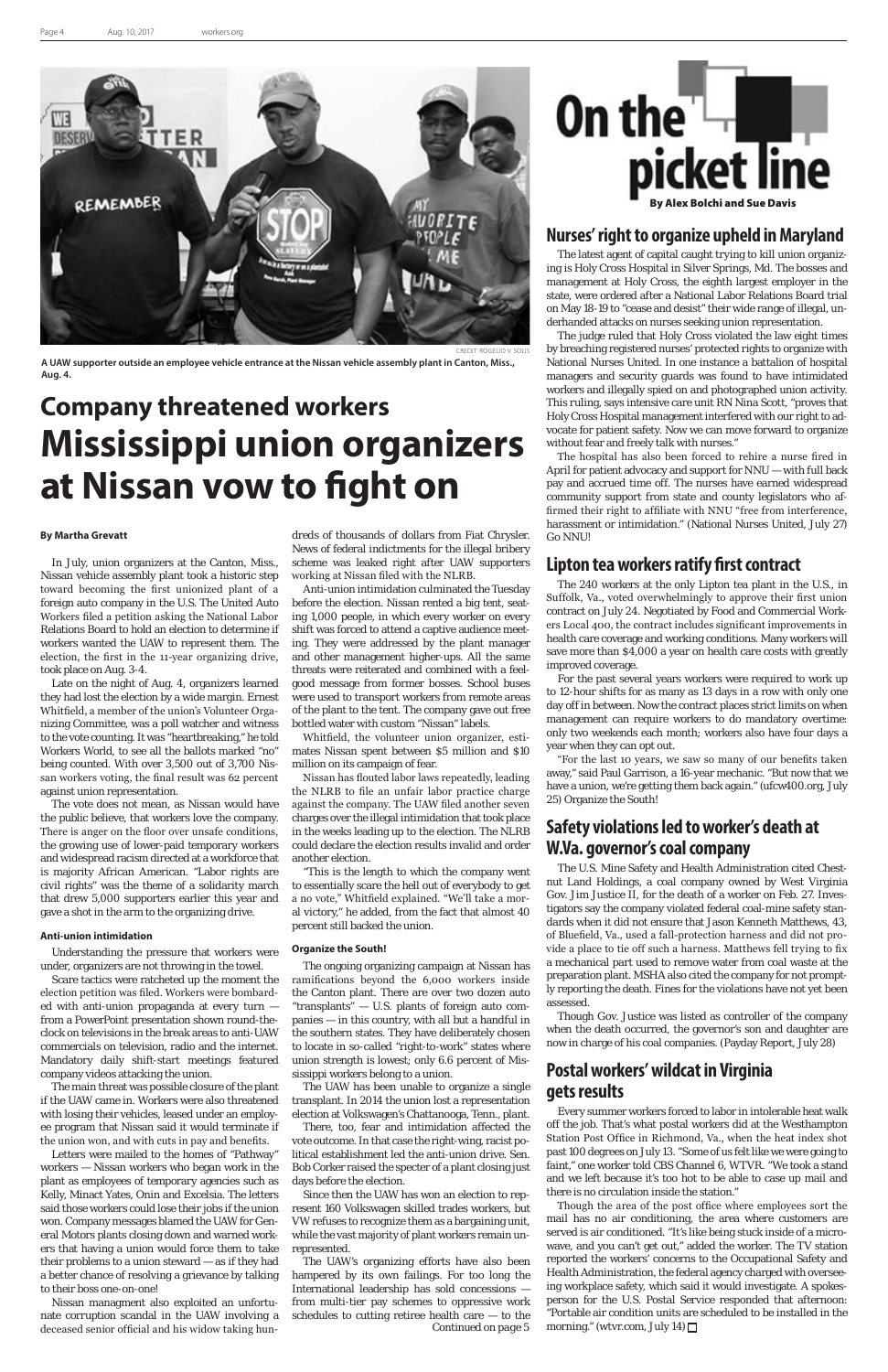### **By Cheryl LaBash**

When the 48th Venceremos Brigade contingent arrived at the U.S. border crossing at the Buffalo/Fort Erie Peace Bridge on Aug. 5, they responded to **WIRELDOM** Customs and Bor-To TRIVEL der Patrol questions #NoBw with the usual reply, No hue "On the advice of my attorney, I decline to answer that." The customs agent re sponded to the first Brigadista, "Oh, it's Venceremos Day. Nobody told us." Many people challenging the U.S. blockade and travel ban against Cuba have marched across the Peace Bridge into that same Customs building returning from unlicensed travel with banners flying and chants resounding. This year, however, the VB had planned to return Aug. 4, flying by way of a Toronto connection to New York's Kennedy International, thus moving the challenge focus to one of the largest and busiest airports in the U.S. They had called supporters of travel freedom to greet the returning contingent at JFK's International Terminal. Their announcement pointed out: "The Obama administration made travel to Cuba easier, but President Trump has announced restrictions soon will be tightened again. … This July, for the 48th time, a group of U.S. citizens is challenging these restrictions as a

The Los Angeles Branch of Workers World Party held a successful fundraiser on July 2 in support of their four Che Brigadistas who will travel to Cuba in October. The organizers served mojitos and a buffet of home cooked specialties, as a sound track of Cuban music played. There was wonderful live poetry and a conga performance.

Hundreds of people from around the world will assemble in Cuba on Oct. 1-15 for the Footsteps of Che Brigade. This will be an opportunity for new, young activists to learn about Cuba's revolutionary process and share experiences with the Cuban people. They will also participate in the Day of the Heroic Guerrilla on Oct. 8 — the national event honoring Che Guevara on the 50th anniversary of his killing by the CIA in Bolivia.

Go to gofundme.com/che-brigade to support the Brigadistas.

**— Report by Nathan Norris**

# **Immigrants and low wage workers fight for justice**



WW PHOTO: RASIKA RUWANPATHIRANA **The Los Angeles Che Brigadistas on July 29 (L-R): Nathan Norris, Rasika Ruwanpathirana, Rebecka Jackson, Timothy Bluitt.**

membership so that the Big Three auto

companies can be "competitive" with the transplants.

> As they crossed there, they successfully upheld our right to travel and associate with the Cuban people, freely without a license. As Frederick Douglass famously said, "Power concedes nothing without a demand. It never has and never will."  $\Box$

The UAW argument has been that concessions are unavoidable as long as the unorganized transplants have lower labor costs. But the flip side is that workers would be more enthusiastic about joining a fighting union that refuses to give up the gains it won through decades of class struggle. This was a factor in the loss at VW.

The courageous struggle for worker and civil rights at Nissan is forging ahead. "Going forward, the idea is for that 40 percent who voted yes to educate others," said Whitfield. "Knowledge is the key to drive out fear; people voted no out of fear because of what they don't know. We are going to stick together. We believe we can actually win over the percentage we need to win an election. We are going to try this thing again."

By building the organizing campaign as a civil rights movement, the Missis-

sippi Alliance for Fairness at Nissan has taken the first steps toward the social

unionism that drove the Congress of Industrial Organizations to victory after victory in the 1930s. Labor must be part of an entire social movement and orient itself toward rank-and-file self-organization and power.

The organizing committee can become — and is already to some extent a pre-majority organization in the plant that fights for all the workers even without having formal collective bargaining power. Other unions, especially the United Electrical Workers, have rich experience with this model. Rank-and-file workers need to establish industrywide networks to share information and strategize collectively. The Southern Workers Assembly is developing cadres of workers all across the region that have organic relationships to community organizations.

A win at Nissan would not only be a gain for U.S. autoworkers but also bring a huge boost to the urgently needed effort to organize the South.

### **Mississippi union organizers at Nissan vow to fight on**

### *Continued from page 4*

violation of the right to travel freely." (#FreedomToTravel)

On Aug. 4, supporters were waiting for them at JFK with brightly colored signs and an informational leaflet to hand out to travelers at the International Terminal. Along with chants about Cuba, "From Cuba to Sudan, end every travel ban," rang out. Passersby in cars honked approval, and people entering the terminal gave encouraging words. The media came, and the struggle against the U.S. blockade continued.

But the Brigadistas' Toronto to JFK flight was suddenly cancelled. Instead, they had to quickly organize an Aug. 5 return through the Peace Bridge at Buffalo, N.Y.

In June, the WCCNY released "Milked: Immigrant Dairy Farmworkers in New York State," containing in-depth interviews with 88 dairy workers who expose their dangerous and degrading workplace and living conditions. Read the full report at milkedny.org.  $\Box$ 



ing-class solidarity. Today, in many areas of the country, it is immigrant workers, especially from Mexico, Central America and the Caribbean, who are on the cutting edge of organizing the most oppressed. They may be confronting small

business owners or farmers over working conditions, but their struggle is always in the context of a U.S. economy dominated by huge agribusiness and other corporations that then outsource many jobs. Big business sets the super-exploitative standards for low wages, harsh working conditions and hostility to unions.

Immigrant workers are breathing new

life into the struggle to organize and lift up the most exploited. Some examples of their fierce daily fight for both survival and justice are in the following report from central New York state.

### **Farmworkers fight back**

The Workers' Center of Central New York, based in Syracuse, is building resistance to stepped-up attacks on immigrant workers in the region. The attacks include illegal ar-

rests by police as well as wage theft, illegal paycheck deductions, and verbal and workplace violence by bosses.

A militant rally by the WCCNY on July 27 in the rural village of Fabius put Frazee Farms on notice that years of exploitation and workplace abuses toward immigrant workers must stop. The immediate spur to action was the firing of worker Fernan-

do by the dairy farm owner — for being out sick for two days.

Without access to transportation, Fernando was not able to provide a doctor's note to document his illness. Because bare-bones housing was provided by the farm — for a charge — Fernando was also on the brink of homelessness, when his last paycheck was "held" by the boss. Investigation by WCCNY exposed that the owner had been committing wage theft — "robo de salario" — paying Fernando below minimum wage as well as making illegal deductions from his paycheck for uniforms.

WCCNY organizer Rebecca Fuentes explained that the center briefed Fernando on his rights and worked with him to develop a plan to claim his pay. Fuentes commented: "Fernando's story also brings us to the need for agricultural workers to have places they can go to when they are unjustly and abruptly fired, for speaking up and asserting their rights or because they are sick or injured." (WCCNY Facebook commentary)

digenous peoples, Latinx workers and other people of color, attempting to halt the development of work-*Continued from page 1*

> Fuentes renewed a call for "sanctuary for all," with a plea that "churches and organizations take action and open their doors now to immigrants fighting this unjust system."

> WCCNY held a rally in Penn Yan on Aug. 2, emphasizing the need for a safe place, caused by the constant hounding of immigrants under the Trump administration's vicious attacks. Penn Yan, another small village, is surrounded by dairy farms, vineyards and apple orchards that employ migrant workers.

> A small, determined crowd gathered at St. Mark's Church in the town to protest the "polimigra" — the collaboration of local police, New York State Police, Immigration and Customs Enforcement with the Border Patrol to detain and deport immigrants. A state trooper had stopped

a vehicle, ostensibly because the driver was not wearing a seatbelt on June 29 in Penn Yan, and then proceeded to arrest two occupants who were Latinx. He took them to a state police barracks and held them for immigration officers to assume custody. Both passengers are now facing deportation.

The trooper acted in violation of a New York State 2014 executive memorandum that offers some protection to immigrants, forbidding troopers from asking for identification documents from passengers in cars they stop.

In the Facebook announcement for the action, "Solidarity With Families Affected by Polimigra," organizers emphasized: "This incident is just one example of how a single decision made by one law enforcement agent can separate a family, deport a dedicated worker, and send a chilling effect to the entire immigrant community."

Local immigrant worker-organizers have been threatened with deportation. The WCCNY is currently campaigning to keep WCCNY board member Dolores Bustamente with her community. Bustament has worked in many upstate New York apple orchards and is also on the board of Alianza de Mujeres Campesinas.

In a historic legal challenge, a key member of WCCNY, Crispin Hernández, is the lead plaintiff in a lawsuit to end the exclusion of farmworkers from the protected right to organize in New York state. Supporters packed an Albany courtroom on July 27 to hear opening arguments in the case.

PHOTO: WORKERS' CENTER OF CNY



**Workers' Center rally opposes the "polimigra" at Penn Yan, N.Y., Aug. 2.**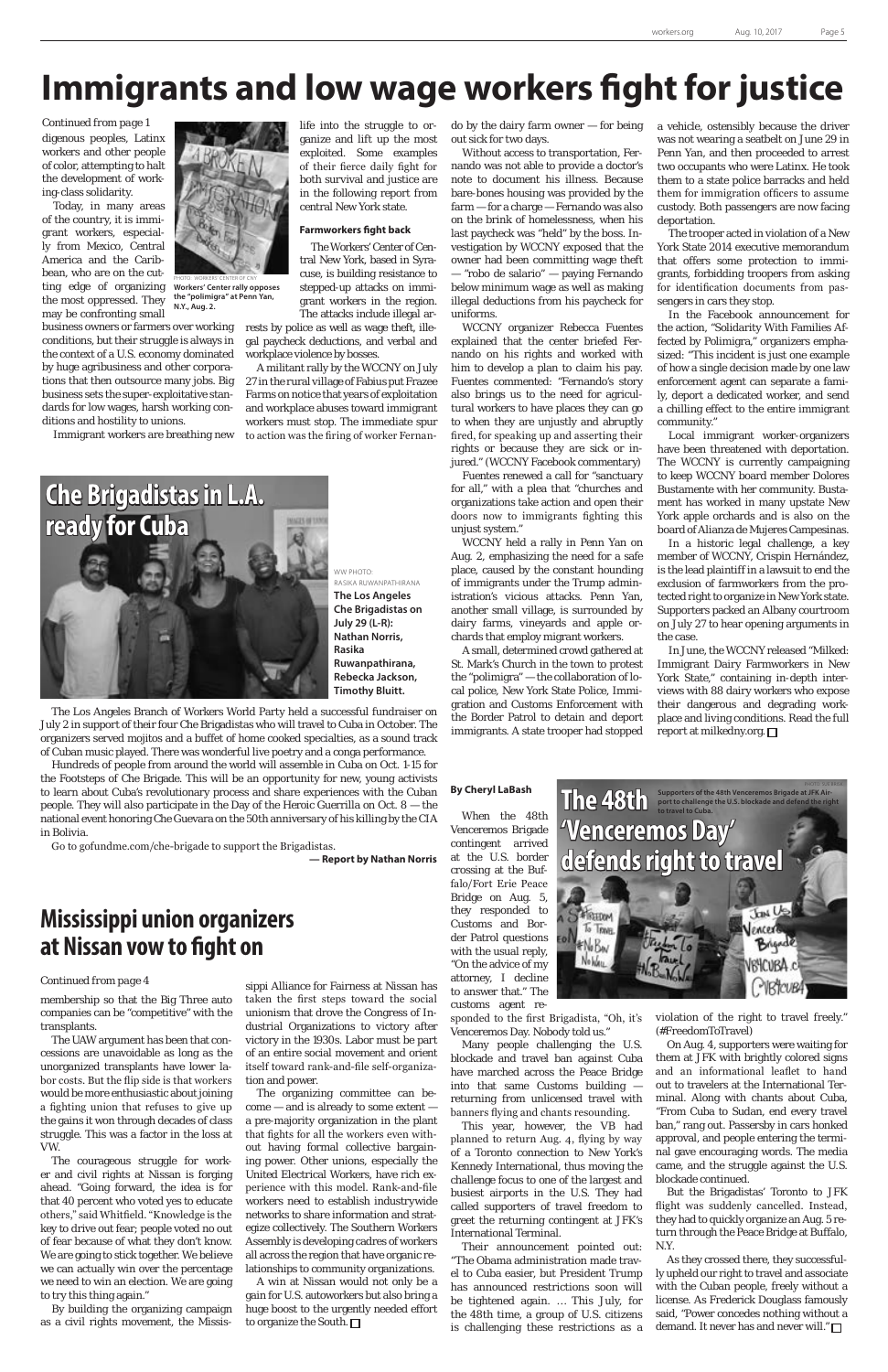# OF THE FUTURE I

Copyright © 2017 by Lamont Lilly. All rights reserved.

*Lamont Lilly was the 2016 Workers World Party U.S. vice presidential candidate. In 2015 he was an Indy Week "Citizen Award" winner for his activism and journalism. The selections presented are from his forthcoming book of poetry, "Honor in the Ghetto." Contact the writer at llilly1@eagles.nccu.edu.*

### sowing seeds

**from the master's huts slave quarters and humble slums grew strong men.**

**from the open fields war kitchens and vast auction blocks grew diamond rocks.**

**from their battered hopes and buried dreams grew wildflowers that refused to bow bend or be broken.**

### just visiting from north carolina

**sirens screeching ghetto boys**

**and policemen. sex workers cold buildings and city toll.**

**city life sure gets old after a while.**



(inspired by Gordon Parks and "American Gothic")

**she was amazing stunning, actually. beautiful like the kind you don't see very often.**

**even with that iron dish towel and heavy vacuum cleaner.** American Gothic. PHOTO: GORDON PARKS **even with that broom and dust pan in her left hand. black. proud. working. serving. cleaning for ms. jane cuz she was too dang lazy.**



**but still she was amazing stunning, actually. beautiful like the kind you don't see very often.**

**so beautiful even the dirt and ms. jane couldn't hide her.**

**heading back down to where things sound familiar.**

**the crickets. the klan. the south.**

PART 2

### night of the uprising

**(to: Baltimore, Penn and North)**

**there was free milk and bread for the homeless. free nap mats to replace their cardboard mattresses.**

**there was free fruit fish, beans and rice so the ghetto can eat good tonight. fine sofas and free love seats for the recently married. free shoes, free sweaters and free socks**

**for all the poor kids on our block.**



# James Arthur Baldwin: word warrior

### **By Mumia Abu-Jamal**

He was born in Harlem Hospital, New York, on Aug. 2, 1924; oddly enough, the same year that my mother was born in the South.

His name, at birth, was James Arthur Jones, to a mother blessed with the gift of fertility; and to a father he would never know.

At the tender age of 3, he would be renamed, the gift of a stepfather, with the

cognomen "Baldwin," the name that would resound around the literary and Black worlds and continue long after his life was lived.

His stepfather fought to teach him the Bible, and for three difficult years he acquiesced and became a child preacher, winning souls in Harlem until he could bear it no longer.

For he knew, at the tender age of 12, that he would be

a writer, even as he won awards for his wordcraft in school. He read (and reread) novels such as "Uncle Tom's Cabin" and "A Tale of Two Cities," while, he would later write, he rocked a baby in one hand as he cradled a book in the other.

His early school teachers recognized his early facility with words, and encouraged his writing.

He would later write, with keen insight and a savage wit, about all around him: fellow writers, other books, movies, plays; all became grist for his ever-churning mill.



Indeed, he would later eviscerate "Uncle Tom's Cabin," as much for its poor writing as for its bloodless, vapid telling of a tale that demanded courage and vitality to reflect the deep and abiding horrors of the American slave system — and its torturous aftermath.

### **Word warrior**

In an early critical work ("Everybody's Protest Novel") reprinted in "Notes of a Native Son," Baldwin slashes at "Uncle Tom's Cabin," as well as Richard

Wright's breakthrough hit, "Native Son."

> Damning all such works as unequal to the task, Baldwin writes: "They emerge for what they are; a mirror of our confusion, dishonesty, panic, trapped and immobilized in the sunlit prison of the American dream. ... Finally, the aim of the protest novel thing very closely resembling the zeal of those alabaster mis-

sionaries to Africa to cover the nakedness of the natives, to hurry them into the pallid arms of Jesus and thence into slavery." This is writing.

Baldwin published this book review in the spring 1949 edition of Zero magazine, and his simmering style brought him work in The Nation, Commentary, The New York Times Book Review and Harper's. Many of the journals he wrote for are no longer extant.

But that bite, that crackle, that insouciance, would mark his writing, especially in his novels — and most especially when he brooked the river of race.

As a man of his time, he traveled widely and lived to see life lived in different places, under different suns, so to speak. He met Africans abroad (more likely than not in France), and tried to

learn from them many of the things which weren't really available to U.S. Blacks. For they may look alike, or remarkably similar to one another, but how they see

and perceive the world is quite different. For one seeks entry into the White State: the other seeks freedom from the White Invader.

In his essay "Encounter on the Seine," Baldwin notes how Francophone Africans regard the French:

"The French African comes from a region and a way of life which — at least from the American point of view — is exceedingly primitive, and where exploitation takes a more naked form. In Paris, the African Negro's status, conspicuous and subtly inconvenient, is that of a colonial; and he leads here the intangibly precarious life of someone abruptly and recently uprooted. His bitterness is unlike that of his American kinsman in that it is not so treacherously likely to be turned against himself. He has, not so many miles away, a homeland to which his relationship, no less than his responsibility, is overwhelmingly clear. His country must be given — or it must seize — its freedom.



his fellow colonials, with whom he has a common language, and whom he has no wish whatever to avoid; without whose sustenance, indeed, he would be almost altogether lost in Paris."

> By contrast, he reasons, U.S. Blacks rush to disaffiliate themselves from other Blacks, making them lonely, isolated and quite lost in such places as Paris. For the U.S.

Black (who was called "Negro" during Baldwin's early days) is so profoundly alienated from the lands, languages and faiths of his fathers — not to mention a keener alienation from the forces in power in the land of his/her birth — that s/he is, in Baldwin's prescient phrase (written several years before Ralph W. Ellison's classic work) an "invisible man," whether in Paris or in Harlem.

Baldwin's brilliant observations and analyses reveal an utterly alienated soul, in truth nowhere at home, able to dwell anywhere but to find safety, solace and true community nowhere. But Baldwin, ever striving to be the exception rather than the rule, returned incessantly to Paris, where he could live, work and play in a way that the U.S. didn't make possible.

Baldwin's gift is this relentless truth telling about Americans, both Black and white, who are locked, for centuries, in a fatal, repellent, loveless and sometimes loving embrace: each a stranger to the oth-

**James Baldwin**

**Mumia Abu-Jamal**

**after all these years of being in need we didn't mind bleeding for liberation. it was our duty. we didn't mind at all.**

**Baltimore resistance, 2015**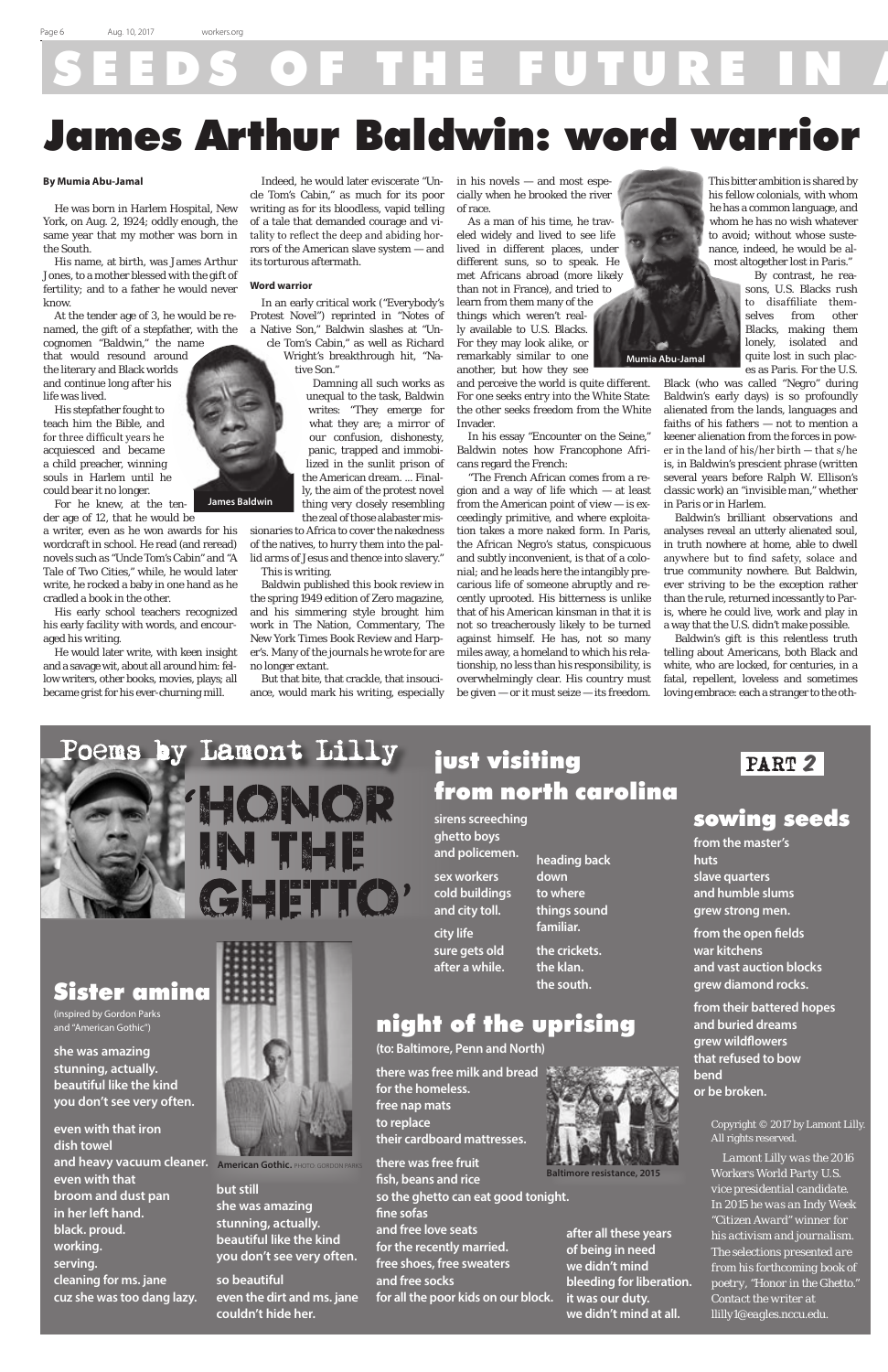# OETRY AND

er, each knowing that which is unsaid, but<br>thought deeply, of the other. thought deeply, of the other.

### **Truth teller**

From his earliest critic days, to his life as a successful novelist, Baldwin tells uncomfortable truths about what America means, and what it does not.

His eye is unerring, for he cites true. His tongue rakes the nation of his birth which, by long centuries' practice, hates and fears him and his kind, the habituation of American hatreds long-lived.

In this hour, in this day of conflict, his insights bear repeating, for although some things have indeed changed, we must scream the naked truth that some things remain the same.

Time, it seems, is a mirage, which passes, to be sure, but which replays itself like a temporal Mobius strip, replaying horrors long thought past, with new, insidious forms.

James Arthur Baldwin has become an ancestor; indeed, he has become an immortal.  $\square$ 

In his essay "Stranger in the Village," Baldwin foresees the now that we are about to inherit, by observing, "This world is white no longer, and it will never be white again."

Could he foresee the rise of a Trump figure, who seeks, with might and main, to "make America great again" by a mad dash to the 1950s? Perhaps. Perhaps not. Maybe this was a vision beyond his sharp ken.

But I wouldn't bet on it. He was a man who knew and admired both Martin L. King and Malcolm X. He was hurt by Black Panther Minister of Information Eldridge Cleaver's dismissal of him for his sexual preference; but Baldwin, being Baldwin, surely reflected on the hurt his reviews cost Richard Wright, in some ways an older friend and a mentor.

In his later years, hepatitis almost laid him low, but it would be cancer of the esophagus that would return him to his ancestors.

His words, his brilliance, his courage remain to nourish new, younger lives, buoyed both by his greatness as by his gayness.

# First Nation of the Yukon celebrates their culture

**By G. Dunkel Teslin, Yukon, Canada**

The Haa Kusteeyi celebration held July 27-30 by the Tlingit First Nation of Teslin, Yukon, Canada, has roots that go back centuries. Summer was the time when the Tlingit people of the interior could gather, feast, dance, sing and meet old friends and family.

Elders of the Interior Tlingit met in 2005 and decided this tradition must be revived as a response to many decades of attacks on their culture, language — and their very existence as a nation. Since then, they have held Haa Kusteeyi every two years to avoid impinging on the celebration the coastal Tlingit have held since 1982 in Juneau, the capital of Alaska.

> The Inland Tlingit in the Yukon were descendants of people who moved there from Alaska's coast, joining other First Nation peoples. European and U.S. incursions sought furs and gold there. Hudson's Bay Company set up the first colonialist government and then Canada took over. In 1995, after 20 years of negotiations with the Canadian and Yukon governments, the Teslin Tlingit Council Final and Self-Government agreements were enacted.  $\square$

The first day of the Haa Kusteeyi celebration, at the Teslin Tlingit Heritage Center, emphasized the importance of using Lingit, the language of the Tlingit. There were treasure hunts, canoe rides, hand games, moose calling and soap-berry making, along with workshops. July 27 ended with a feast of moose stew and bannock, followed by a concert with Digawolf, a band rooted in the Tlicho First Nation of the Northwest Territories.

The July 28 welcoming ceremony on the shores of Teslin Lake re-enacted the historic start of Haa Kusteeyi. Afterwards, the barbecue crew began roasting moose for the evening feast. Then women and men in their beautiful garments explained how these were made and who did the work.

The day's main event was the Grand Entry Parade. A few hundred Tlingit dressed in traditional regalia marched into the main hall, chanting and dancing. After that, it was time for welcoming speeches.

Elder Pearl Keenan, speaking both in English and Lingit, began with an invocation, mentioning the Tlingit delegations from Sitka and Juneau in Alaska and from Atlin, Carcross and Whitehorse in the Yukon. She stressed that the purpose of the celebration was to "become strong with our culture and nation."

Clan chiefs and Tlingit politicians, including Lt. Gov. Byron Mallott of Alaska, also gave welcoming remarks. Yukon Minister of Tourism and Culture Jeanie Dendys, a member of the Thaltan First Nation, said, "We're living the vision of our elders."

Events on July 29 included canoe rides and races. That night people feasted on salmon donated by the Tlingit community of Taku River, over the mountains to the west of Teslin. Some of the salmon were filleted in a competition and smoked in a traditional smoke house on the community center grounds. Workshops, music and other entertainment were free for all.

The Tlingit First Nation of the Yukon sought to develop and deepen the culture of their nation and show it to a broad North American community. And that they did. (tinyurl.com/y7xe2olr)

It's important to take note of this history: The Tlingit people lived in the Pacific Northwest for thousands of years. European colonialists and then U.S. invaders searching for riches militarily displaced many Indigenous people from their ancestral lands. The U.S. established formal occupation through the 1867 Treaty of Purchase of Alaska. U.S. economic and political domination followed and then statehood.

PHOTO: HAA KUSTEEYI 2017

## Eastern North Carolina**: Culture eroded by capitalism**

#### **By Erin Mezgar**

Eastern North Carolina residents are fighting to save their ancestral lands and waterways from corporate contamination. Generations of poor Black and Brown residents have lived and worked the coastal plain of North Carolina, but capitalism's insatiable hunger for profit threatens to devour, not only working-class communities, but the foundation of life itself.

### **A unique history of labor and culture**

Eastern North Carolina's coastal plain is a place made up of barrier islands, brackish wetlands, rich arable soil, longleaf pines and sandhills. Its estuaries, including the Neuse and Cape Fear rivers, act as veins that connect communities by way of a common heritage. Prior to the arrival of white settlers, for over 12,000 years Indigenous people, including Algonquian, Iroquoian and Siouan groups, used the soil and all that the waters produced to sustain themselves — making use of plants, nuts, game and fish, as well as farming corn, potatoes, beans and tobacco.

European settlers' occupation of the land decimated Native populations through disease and forced removal, and today just 62,403 Native people remain in the region.

Under the settler system of slave labor, Africans brought with them their own traditions of sustenance in an ecosystem unfamiliar to Europeans. During the U.S. Civil War, the Union Army could not have navigated the region's rugged wetlands without the help of expert Black water guides. Leading up to and during Reconstruction, a complex history of Black maritime work began to unfold. Black fishers, pilots, ferry pilots and sailors commanded the waterways. Free Black residents — the largest population in the existing U.S. — were responsible for Wilmington's economic rise as a seaport during the 19th century. Descendants of enslaved Africans, the Gullah-Geechee, used their knowledge of the coastal plain to farm their own land and build a cultural community and language that stretched from Cape Fear, N.C., to Jacksonville, Fla. Three centuries after white settlers arrived, the land looked very different from what Indigenous people had transformed it into. Half of the state's wetlands were drained for agriculture and other human use. Roads, bridges, canals, sewage sys-



**The Tlingit Nation at Haa Kusteeyi, July 27-30.**

tems, dams and deforestation had permanently altered the landscape. Eastern North Carolina's economy had begun to shrink as the seat of power moved from



Wilmington to Raleigh, creating divide that stands to this day.

Now, the area is mostly rural, but anchored by cities like Fayetteville, Jacksonville, Greenville and Wilmington. A quarter of the residents live in poverty and the majority are people of color. Agriculture is a top industry in a region boasting cheap land and labor, and migrant Latinx workers are filling the demand for farmworkers.

Ninety percent of that workforce is undocumented, still denied the most basic labor rights and minimum wage. In recent years, at least nine farmworkers have died from heatstroke, and countless others are subjected to racism, U.S. Immigration and Customs Enforcement intimidation, long work hours and numerous hazards to their health.

### **Corporate profits take priority**

North Carolina's declining tobacco

a distinct working-class cultural **Poisonous swine waste from corporate farms in North Carolina.**

> industry has been replaced by a growing meat industry experiencing rapid consolidation over the past 30 years. In 1985, the top four pork producers made up 32 percent of the market. By 2007, their share had increased to 69 percent. The state is now the second top producer of pork and the third leading producer of poultry in the U.S.

> In just 20 years, meat farming went from several family farms to thousands of concentrated animal feeding operations, or CAFOs. Duplin County's 60,000 residents, living at the center of the fight against industrial agriculture, are sharing their land with 18.5 million confined animals.

> Wiith millions of animals come tons of waste — more waste than an ecosystem can take. The region's shallow waters, frequent precipitation and extreme weather *Continued on page 10*

PHOTO: WATERKEEPERS ALLIANCE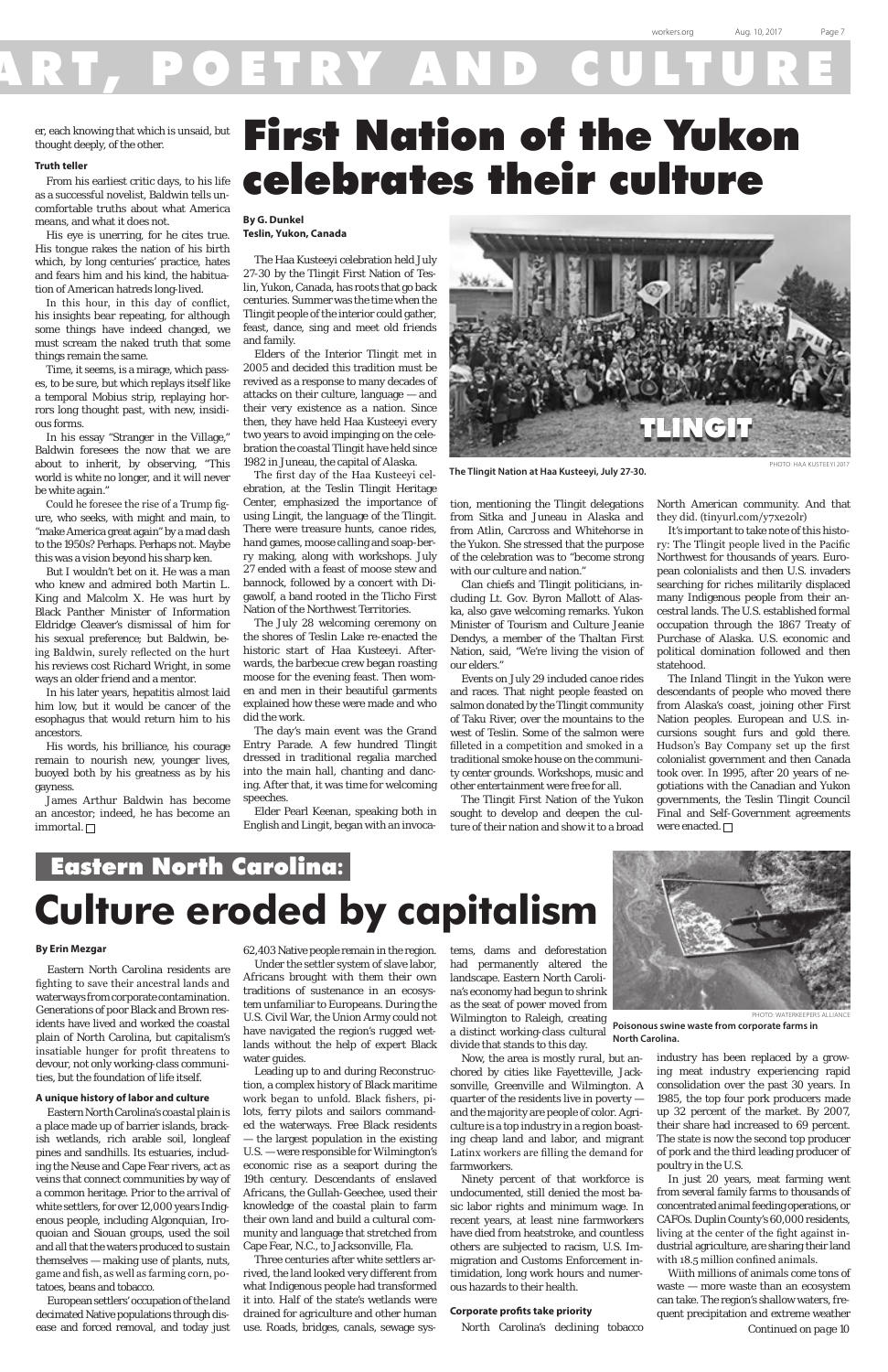

# **'The people united will never be defeated!'**

### **By Berta Joubert-Ceci**

Chanting "The people united will never be defeated," a huge crowd accompanied the 545 delegates elected to Venezuela's new National Constituent Assembly as they made their way to the Legislative Palace in Caracas on Aug. 4.

They carried pictures of Venezuela's two great liberators, Simón Bolívar and Hugo Chávez, which they put back in the Assembly hall. The right-wing opposition, MUD, had removed them when they took office in January 2016. As the delegates entered the building, they chanted "Volvió, volvió, volvió" ("Returned, returned, returned").

It was the same slogan the masses had shouted when they brought Chávez back from having been kidnapped, after the failure of a right-wing coup on April 13, 2002.

Their destination was the Elliptical Room, which from now on will be the headquarters for the NCA, which cancels out the previous National Assembly. That body had had an opposition majority and had been in contempt of the Constitution since its very beginning, when it illegally swore in several assemblymen who had not been validated by a popular vote.

The NCA assumed its duties by electing the main leadership body that will help guide its work and will last for two years. By unanimity, Delcy Rodríguez, the previously combative exterior minister, was elected president. Aristóbulo Istúriz and Isaías Rodríguez became first and second vice president, in that order. Fidel Vasquez was elected as secretary and Carolis Pérez as sub-secretary.

This NCA has a large representation of youth; in fact, 60 percent of its members are age 35 or younger. The size of the assembly is also noteworthy. While the NCA elected in 1999 had 135 delegates, this one has 545, representing the great diversity of the population.

#### **Goals of National Constituent Assembly**

It is important to remember that in this recent unprecedented election, more than 8 million Venezuelans voted, risking their lives in the middle of a counterrevolutionary war. The nine main goals of this NCA are:

1. Achievement of peace;

2. Establishment of a new economic model;

3. Secure the social programs;

4. Broaden the justice system to eradi-



cate impunity and corruption;

5. Secure and recognize the new forms of participatory democracy and their communal organizations;

6. Defense of the nation;

7. Recognize the multicultural character of the nation;

8. Secure the right to access technology, work, etc., for young generations; and

9. Preservation of the environment of the country and the planet.

It is also important to highlight that not all the 8 million voters were poor and Chavistas. In fact, many were from the middle class courted by the opposition. They voted to implement the NCA because they did not want any more murderous street barricades and killings.

This NCA now has the people's mandate to solve the critical situation in their country, addressing above all the war by the counterrevolutionary opposition, which has been expressed in violent fascist and terroristic actions in the streets as well as in a dire economic war through enormous increased prices of basic products and other anti-people maneuvers.

While the NCA will engage the people throughout the nation in discussions on these topics, it can also take immediate action on crucial and urgent situations affecting the people and the country. In Venezuela, the power resides in the people, who can change and reform the current Constitution of 1999 in order to secure their country's stability and a better future.

### **NCA replaces attorney general**

Immediate action was taken on the first NCA's working session on Aug. 5, when it removed Attorney General Luisa Ortega Díaz from her post and replaced her with Tarek William Saab, who until then had been the head of the Citizen Power. This is an entity to which belong the public advocate, the attorney general (Public Ministry) and the general comptroller, who work to guarantee citizens' rights and ethical conduct in government.

Ortega Díaz was removed after the Venezuelan Supreme Court of Justice initiated an investigation of alleged serious offenses during her mandate. Even more important, for several months she had shielded those on the right from prosecution for their terrorist actions.

The Public Ministry is the independent body in charge of establishing the criteria for political or criminal prosecution within the state and is under the jurisdiction of the Citizen Power. But it failed to find cause for judicial action against the violent counterrevolutionaries, and Ortega Díaz publicly sided with it by denouncing — without any real base — the Venezuelan government. She accused it of acting outside the constitutional framework while she ignored the terrorist actions of the right wing.

To further the investigation of violent acts, a Truth Commission was set up on the second day of the NCA sessions on Aug. 6.

The days following the July 30 elections have been the most peaceful since April. The counterrevolutionaries have received the message given by the voters, and demoralization has spread to their base. The right has lost its capacity to call people into the streets. Even the opposition media can't hide the poor attendance to their calls — less than a dozen people could be seen in pictures of several of their rallies.

However, by no means is the Bolivarian Revolution out of danger. The victory

of the Bolivarian people has meant greater external interference. The hostile media campaign of disinformation against the revolution and the pressure headed by the imperialist United States has pushed 15 countries into declaring that they will not recognize the NCA, among them Colombia, Mexico, Panama, Peru, Argentina and Brazil.

Even the Vatican, which has been vocal in some human rights issues in Latin America, has demanded that the NCA be suspended. Organizations like the European Union, Organization of American States, the Carter Center and Mercosur also joined this bandwagon. Mercosur held an emergency meeting to suspend Venezuela from membership, charging it with the "rupture of the democratic order" — the accusation made by all those opposed to the NCA. It is interesting that the countries making that charge are themselves prime examples of human rights violators who carry out undemocratic processes and policies against their peoples.

### **Mercenary attack quickly defeated**

At dawn on Aug. 6, a mercenary group dressed in uniforms of the Bolivarian National Armed Forces attacked Fort Paramacay in Valencia, Carabobo State, near Caracas. It was immediately repulsed by the real army, which issued a public statement telling the Venezuelan people and the world that the Bolivarian military is at the loyal service of the revolution. The head of this paramilitary

group was a low-ranking ex-officer who had been expelled from the BNAF because of treason and was living in Miami, Fla. The rest were paid civilians.

This is by no means accidental. It is a well-known fact that the U.S. hosts many Latin American counterrevolutionaries, as the history of Cuba amply can attest. Was this Carabobo action directed by the U.S. State Department? It would be no surprise. In fact, the State Department released a statement on Aug. 3 condemning the NCA. Its head, former ExxonMobil executive Rex Tillerson, said: "We are evaluating all our policy options (as) to what we can do to create a change of conditions, where either Maduro decides he does not have a future and wants to leave on his own accord, or we can return the government processes back to the constitution." (state.gov)

The U.S. also funds the opposition through several channels. It is clear that U.S. dollars are funding violence against the people of Venezuela in the name of "democracy."

Now more than ever, the international progressive movement needs to strongly and urgently defend the Bolivarian Revolution, regardless of whether they are in complete agreement or not with President Nicolás Maduro. It is not about defending one person, but defending a peoples' revolutionary process that, if defeated, would be replaced by the most vicious regime of fascist and terroristic forces. The examples are many, but just one is enough: Chile under Pinochet.



**Members of Venezuela's new Constituent Assembly at their inauguration and its new President Delcy Rodríguez.**

### MARXISM, REPARATIONS & the Black Freedom Struggle

An anthology of writings from Workers World newspaper. Edited by Monica Moorehead.

**Racism, National Oppression & Self-Determination** Larry Holmes **Black Labor from Chattel Slavery to Wage Slavery** Sam Marcy **Black Youth: Repression & Resistance** LeiLani Dowell **The Struggle for Socialism Is Key** Monica Moorehead **Domestic Workers United Demand Passage of a Bill of Rights**

Imani Henry

**Black & Brown Unity: A Pillar of Struggle for Human Rights & Global Justice!** Saladin Muhammad

**Harriet Tubman, Woman Warrior** Mumia Abu-Jamal

**Racism & Poverty in the Delta** Larry Hales

**Haiti Needs Reparations, Not Sanctions** Pat Chin





GRAPHIC: SAHU BARRON

**CREDIT: WEB\_PHOTO**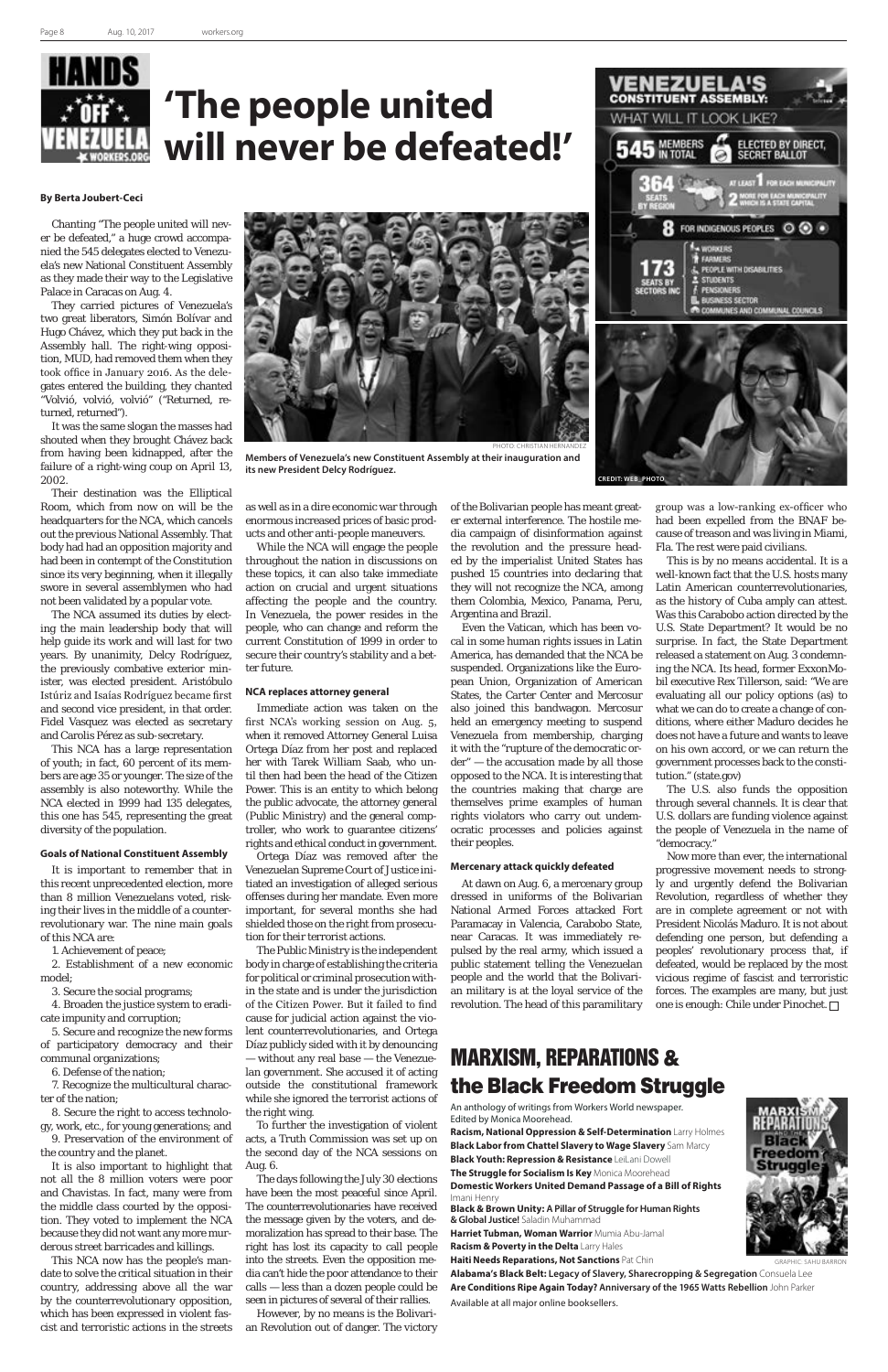### **By John Steffin**

Venezuelan President Nicolás Maduro called on May 1 for a National Constituent Assembly to resolve the crisis in the country. Everyone was invited to participate and develop a comprehensive solution. But on July 31, the day of the election, some refused to participate.

Can you guess who?

It was the opposition forces that have been leading protests and riots in the streets of Caracas for the last several months.

Why wouldn't this opposition, which calls for "more democracy," participate in such an election? Since April 4, they had been in the streets demanding early presidential elections. By participating in the National Constituent Assembly, however, they could have helped rewrite the highest political document in the country, to which every elected president is beholden.

The opposition claims it represents the majority of Venezuela. So this seemed like a prime opportunity for them to achieve their demands on a much grander scale than they had envisioned. It is a legal process — provided for in Articles 347 and 348 of the Venezuelan Constitution — and a highly democratic opportunity. Voters in the U.S., by contrast, are given no such opportunity to rewrite the basic laws of the country.

In truth, the reason the opposition refused to participate is because they do not represent the majority, and more importantly, because the class the opposition represents really hates democracy.

### **National Constituent Assembly election vs. opposition plebiscite**

Days before the National Constituent Assembly election, the opposition hosted its own plebiscite, offering Venezuelans a chance to show they rejected the assembly. The opposition claimed that 7,186,170 people voted on July 16. This is compared to the 8 million people who voted for the National Constituent Assembly. However, to understand these numbers, a closer examination is needed.

Let's first look at the plebiscite process, which the U.S. media — known for spreading lies about weapons of mass destruction and endorsing U.S. regime-change efforts across the globe unanimously praised as an example of democracy in action.

First off, not all the votes in the plebiscite were cast in Venezuela. Polls were opened across the world. Of the total vote, 693,789 were cast in this way. That means only 6,494,381 were cast in Venezuela, which is less than half the eligible voting population and less than the 7.7 million votes the opposition had won in the 2015 vote for the National Assembly.

In other words, the opposition doesn't represent the majority and they are losing support. But even these numbers should be viewed with great suspicion, because there is actually no way to verify them.

A register of eligible voters for the plebiscite was never created, and as an investigative report showed, people could easily vote multiple times — and did. Voters were asked to produce an ID card, but this ID was not checked against a list. The voter then filled out the ballot in front of the people running the booth, and the vote was slipped into a ballot box. This is far from standard practices of a secret ballot. At the end of the day, some opposition forces even burned the ballot boxes, making a recount impossible. (https://goo.gl/soV4ZQ)

Now compare this to the National Constituent Assembly electoral process. A delegation of union leaders from the U.S. was invited to observe the voting, including Estela Vazquez, executive vice president of the 1199SEIU Health Care Workers Union East, the country's largest health care union; John Patafio, vice president of the Transport Workers Union; and Judy Gonzalez, a registered nurse and president of the New York State Nurses Association.

In interviews with Telesur, the three observers painted a very different picture than that given by the U.S. corporate media.

First, a list of eligible voters had been

compiled. Those voting were verified by an ID card and by fingerprint. They then cast their votes electronically and were asked to confirm once finished. If desired, a voter could have their vote printed out to confirm that their ballot had been properly cast.

As Vasquez said, "It was a more advanced system than anything I have seen in New York."

> The Bolivarian Revolution, however, is alive and well. Despite all the frenzy, the government is in control of the situation, as all three U.S. observers discovered after stepping off the plane. The streets were not filled with blood, but with people celebrating the opportunity to deepen the gains of their revolution.  $\Box$

The 8 million votes cast this way, however, do not tell the whole story.

Across Venezuela, blockades were created by the opposition to prevent people from voting. This didn't stop everyone. Some traveled miles out of their way to reach another voting station or, in one heroic case, crossed a river to circumvent a highway blockade. But that emphasizes the fact that not everyone who wanted to vote could do so easily.

Another deterrent was the threat of violence. At a dry run of the election held days earlier, armed gangs of bikers had attacked polling stations, killing one person and injuring three others. On the day of the election, 200 centers were attacked, killing 10 people. (tinyurl.com/ ycd63mng)

### **Ruling class hates democracy**

It's clear which of these processes is democratic and which is a real sham. Nevertheless, the U.S. capitalist media continue to praise the "plebiscite" as a sign of Maduro's illegitimacy, while also attacking the National Constituent Assembly election as unfair and the assembly itself as the end of democracy.

Not once does the corporate media go over how the National Constituent Assembly actually works. If they did, their readers would probably start questioning what all the noise is about.

The National Constituent Assembly was not convened so the president could impose his "authoritarian" will. Far from it. The results of the assembly's decision-making process are a collective effort determined by 545 elected members. Some 364 of them are elected according to region; 173 others are elected accord-

**By Abayomi Azikiwe**

*This article is excerpted from a paper presented at the 2017 Left Forum panel hosted by the United National Antiwar Coalition, on which the author serves as an administrative committee member. It is reprinted from Pambazuka News.*

Africa policies [of the U.S.] have consistently remained destabilizing and predatory over the decades, despite the well-choreographed pretenses. It is this imperialism that has impeded the capacity of African nations to direct their future.

With the ascendancy of President Donald Trump to the White House, a strong focus has been placed on his role as a promoter of racism and national oppression domestically, along with warmongering abroad.

We observe keenly the escalation of tension in the Korean peninsula with the placement of the Terminal High Altitude Area Defense missile system. The

# **A tale of two votes and what democracy looks like**

# **U.S. imperialism: Militarism and superexploitation in Africa**

ing to sector, which includes workers, farmers, people with disabilities, students, pensioners, the business sector and the communes; and eight are from Indigenous communities.

On the day of the election, the U.S. observers noted the participation of large numbers of women and youth. Before the election, the LGBTQ movement in Venezuela had already created its proposal for the assembly. And in the largely Black region of Barlovento, as well as on the national level, Afro-Venezuelan youth participated en masse in pro-government demonstrations for days leading up to the vote.

These groups make up the majority of the Venezuelan people, and they are poised to gain the most from the National Constituent Assembly. A spokesperson for the opposition coalition, MUD, even criticized the provision that half the delegates come from these grass-roots movements and marginalized groups.

How can someone who is against that provision claim to represent democracy?

In a place like Venezuela, which even Jimmy Carter has acknowledged as having the best election process in the world, the U.S. government's old playbook of justifying its sanctions and military ventures to "spread democracy" doesn't work. Now that the right wing has failed to mobilize widespread support, the concern is that it will turn to more openly violent means of imposing its will.

Already this is happening.

On Aug. 6, a dozen men in uniform attacked a military base near the city of Valencia. They claimed they were fighting to restore constitutional order. The attack was successfully stopped by the Venezuelan military, but it only showed the desperation of the opposition.

government of the Democratic People's Republic of Korea threatened the full resumption of an unresolved war just several weeks ago.

There have been increasing aerial attacks against purported al-Qaida targets in Yemen while the people in this Middle Eastern state, the least developed in the region, are suffering immensely from the Pentagon-coordinated war involving Saudi Arabian and Gulf Cooperation Council bombings, which have continued on a daily basis since March 2015, killing an estimated 12,000 people and prompting the widespread outbreak of cholera, impacting over 60,000.

The deployment of the Massive Ordnance Air Blast in Afghanistan represented a new level of warfare in that Central Asian country, which has been the focus of U.S. policy since at least 1979, when Islamist forces were unleashed against the Soviet-backed socialist government then in power. Since 2001, the Pentagon

president's posture in relationship to the and NATO have laid waste to the country When Jimmy Carter was in the Oval Of-



further, with thousands of foreign troops continuing to occupy the area.

### **Somalia, Zimbabwe, South Africa, Libya and beyond**

Although the Trump administration's foreign policy towards Africa has gained far less attention by the Western media, it has continued already existing hostilities on the African continent. Somalia was singled out when Trump ordered the escalation of Pentagon and Central Intelligence Agency personnel being stationed in this Horn of Africa state. A U.S. Navy Seal was killed by al-Shabab guerrilla units several weeks ago while embedded in the U.S. and European Union-backed Somali National Army.

Although the administration claimed it was doing away with the supposed restrictions on military actions in Somalia imposed by former President Barack Obama, the interventions by the U.S. in Somalia go back as far as the late 1970s.

fice, the U.S. encouraged an invasion by the government of then-President Mohamed Siad Barre against the Ogaden region of Ethiopia. The waning days of the George H.W. Bush tenure were marked by the invasion of 12,000 Marines into Somalia in the failed "Operation Restore Hope" beginning in December 1992, a plan inherited by Bill Clinton, which ended in disaster when the people rose up against the occupation.

Since 2006, the U.S., then under President George W. Bush, has encouraged and sponsored intervention into Somali national affairs. First by seeking to empower warlords to subvert the efforts of the Union of Islamic Courts (UIC) and, after 2009, by recruiting elements of the UIC into the interim federal regime, Washington sought to guide political events in the oil-rich state.

Several neighboring states have been drawn into the African Union Mission to *Continued on page 11*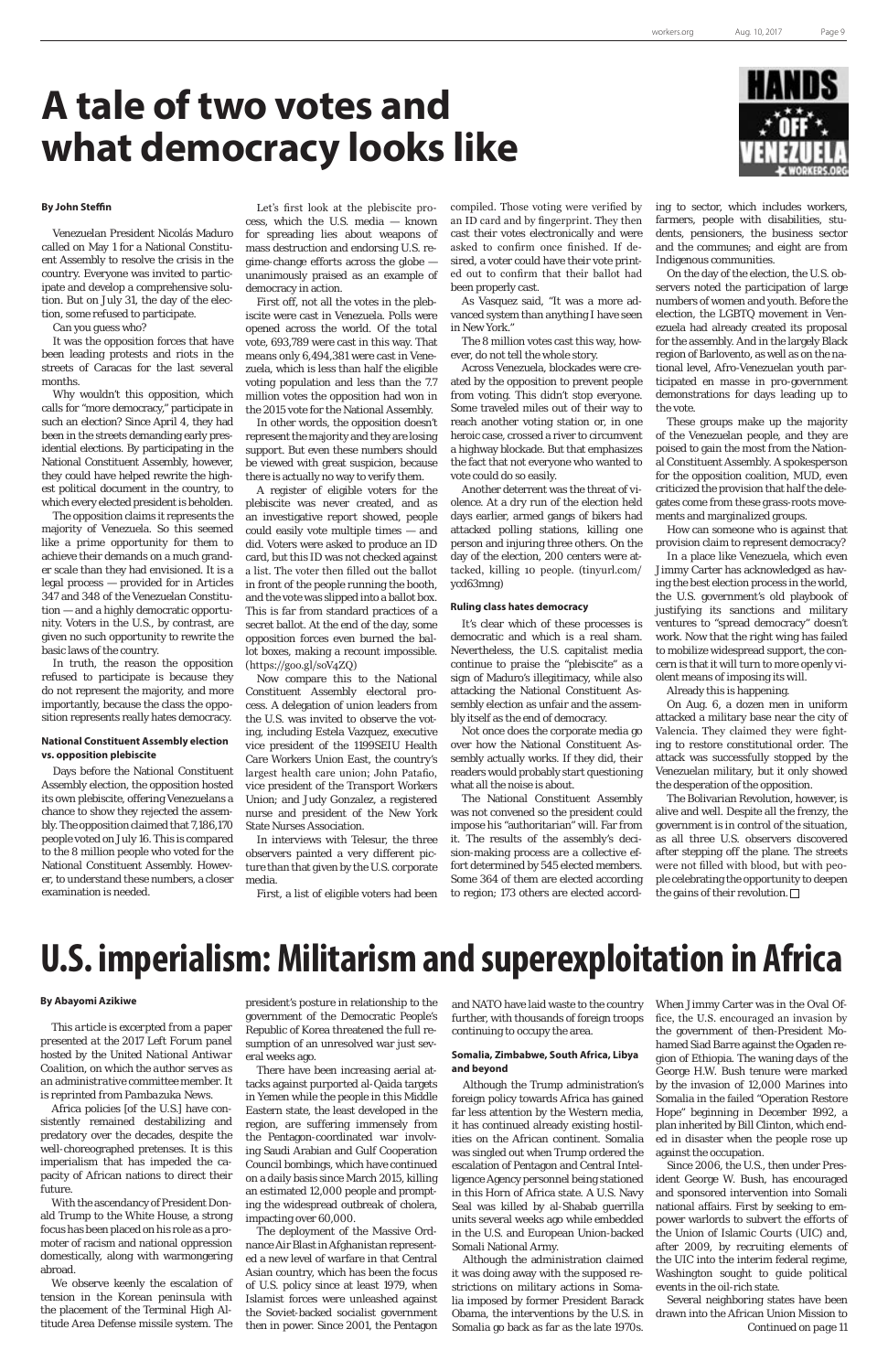make it especially susceptible to contamination from CAFOs. The only solution that the industry has come up with is to dump bodily fluids filled with pathogens, antibiotics and harmful nutrients into human-made lagoons.

When the lagoons become full, the contents are liquefied and sprayed onto nearby land, including residents' homes. Waste capable of filling some 15,000 Olympic pools is sprayed each year, causing hypertension, nausea, asthma, anxiety, stress and disruption to residents' daily lives. They report they cannot even leave their homes or open their windows ane from waste into sustainable energy. Only 10 of the 6,500 farms in the state are voluntarily using the technology.

Numerous solutions to the contamination have been proposed, but all are deemed too expensive for the U.S. meat industry generating \$864.2 billion annually. In March, industry-bankrolled politicians passed a bill (HB 467) by override capping the amount of damages residents can seek when the value of their homes and land decrease due to their proximity to a CAFO or forestry operation.

Meat production is responsible for more water pollution than all other industries combined, and its contributions

due to the stench that hangs in the air. When the residents do speak out, they are met with threats, intimidation, job loss, violence and racism. The state's Black residents are 1.54 times more likely to live within three miles of a CAFO than white residents, while Latinx residents are 1.39 times and Native residents are 2.18 times more likely. This leads to the conclusion that these acts by the meat industry are nothing less than environmental racism.

Residents have been in a decades-long battle to save their lands from CAFOs, but the meat industry refuses to pay for existing technology that would convert meth-

# **Korea won't be intimidated**

July 31, 2017, was Black Women's Equal Pay Day  $-$  the day this year that the average total wages a Black woman was paid since Jan. 1, 2016, finally equalled the average wage white men were paid in 2016.

Seven extra months! That's 19 months a Black woman had to work, on average, to earn the same wages a white man did in 12 months.

Those months are not an abstract quantity. Those are the arduous days and nights of someone like Priscilla Smith, who is a home care worker in North Carolina. Starting in mid-afternoon, on duty until midnight, Smith does difficult work, both physically and socially, assisting up to 20 people a day. She is paid \$12 an hour, with no paid sick leave or vacation, and then comes home to care for her own four children.

Smith, a leader with We Dream in Black, a program of the National Domestic Workers Alliance, says: "The majority of people who do this kind of work are African-American or Latino women. The world needs to wake up and understand that Black workers need to be acknowledged, respected, and honored for their work." (rewire.news, July 31) An even more severe wage gap exists for Indigenous women and for documented Latinas, who earn 54 cents for every dollar a white man makes.

> More than just equal pay — we demand reparations for Black women's unpaid work! □

There are 24 million Black women in the U.S., and 60 percent of them are part of the workforce. But they have high unemployment, imperiled job security, a lack of benefits and advancement opportunities, and are the fastest growing U.S. prison population. Black women work more hours than white women on average, and half of Black women workers are mothers. (Economic Policy Institute, July 28)

Famed and wealthy tennis star Serena Williams, speaking on pay discrimination against Black women workers, said: "If I [had] never picked up a tennis racket, I would be one of them. That is never lost on me. The cycles of poverty, discrimination, and sexism are much, much harder to break than the record for Grand Slam titles." (fortune.com, July 31)

Those cycles are rooted in the exploitation of Black women during their enslavement in the U.S. They were not paid for excruciating, forced labor in field or house. Under severest duress, they gave birth to children who were sold into similar bondage. Both kinds of labor by Black

women yielded heartbreak, physical torment and death for them — and untold fortunes for Southern planters and the allied Northern banks, insurance companies and businesses.

Black women's unpaid labor — along with that of African-American people in general — was the foundation of modern U.S. capitalism.

But Black women have been fighting back against exploitation from their first days on this continent. In addition to rebellious resistance and self-liberation during enslavement, Black women started to do labor organizing in the South as soon as they were emancipated.

In 1866, Black women laundry workers presented demands to the mayor of Jackson, Miss., for a higher standard wage so that anyone belonging to the "class of washerwomen" could "live comfortably if possible from the fruits of our labor."

In 1881 in Atlanta, 20 women and a few men formed the Washing Society to demand similar wage increases for their work. They quickly grew to 3,000 primarily African-American women, with a few white women workers also involved. On July 19, they called a militant strike, ultimately successful, and described by historian Tera W. Hunter as "the largest and most impressive among Black Atlantans of late 19th century." ("To 'Joy My Freedom: Southern Black Women's Lives and Labors after the Civil War")

The reward for centuries of fighting spirit and organizing by Black women should be more than equal pay. That would only bring their wages equal in the present year.

But for those centuries of exploitation and the profits made thereby, there should be reparations! Reparations for enslavement and forced labor, for the terrible damage inflicted by racism.

### *Continued from page 7*

### **Eastern North Carolina: Culture eroded by capitalism**

# **Black women's work and reparations**



**The staff of We Dream in Black, a program of National Domestic Workers Alliance, July 25.** PHOTO: NATIONAL DOMESTIC WORKERS ALLIANCE

The U.N. Security Council voted unanimously on Aug. 5 to impose stiff economic sanctions against the Democratic People's Republic of Korea because it refuses to give up its development of a nuclear deterrent.

The Security Council is run by five permanent members with veto powers: the U.S., France, Britain, Russia and China. Ten more countries participate in the Security Council, but only for two years and without a veto.

The five permanent members of the Security Council **are also the world's most heavily armed nuclear powers.**

The U.S. started the nuclear arms race, and is the only country to have ever used these fearsome weapons, incinerating more than 200,000 Japanese civilians at the end of World War II. Even though the Cold War is long over, the U.S. military still keeps nearly 7,000 operational warheads.

What terrible hypocrisy that these nuclear powers should accuse the DPRK of being "irrational" and "aggressive" for seeking its own nuclear deterrent! And how shameful that China and Russia, both countries that had to defy the U.S. to develop their own nuclear defense, would join in with the imperialists on this vote!

From 1950 to 1953 the U.S. tried to annihilate the DPRK. It carried out the most concentrated bombing of any country in the world. And while the bombs were conventional, the threat of using nuclear weapons was made many times during the Korean war, most notably by Gen. Douglas MacArthur.

Yet the Korean people fought on with incredible valor. Finally the U.S. was forced to give up its attempt to conquer north Korea and annihilate the country's leadership. The U.S. signed an armistice agreement in 1953, but has never normalized relations with the DPRK. On the contrary, the Pentagon has maintained a large presence in south Korea and kept nuclear weapons stationed there until mass protests by the people in the south forced their removal.

This is what the corporate media in the U.S. conveniently forget to mention when they accuse the leaders of the DPRK of acting irrationally by bolstering their defenses. Did they ever talk that way about MacArthur, President Harry Truman or any of the other imperialist leaders who have employed horrendous military methods? And it wasn't for defense, but to impose U.S. imperialist domination over much of the world.

The Trump administration and the Pentagon generals — who keep appearing in more and more White House jobs — may have thought this U.N. Security Council resolution would intimidate the DPRK. Far from it.

Here are some quotes from a statement issued by the government of the DPRK in reaction to the Security Council vote:

"The UN 'sanctions resolution' … constitutes a flagrant infringement upon [the DPRK's] sovereignty and an open challenge to it.

"The DPRK's access to the strongest nuclear force is a fair and legitimate measure for self-defense to protect the country's sovereignty and the nation's right to existence from the high-handed and arbitrary acts of the U.S. … It is trying to drive the situation of the Korean peninsula to the brink of nuclear war, running amok to conduct missile drill against the DPRK and deploying massive strategic equipment to the peninsula.

"It was against this backdrop that the U.S. manipulated UNSC to rig up the 'sanctions resolution' more heinous than ever, placing a total ban even on normal trade activities and economic exchange, thereby disclosing before the whole world its evil intentions to obliterate the ideology and system of the DPRK and exterminate its people. …

"The DPRK has already gained everything it needed … through an arduous struggle under the harshest sanctions regime … adopted at the instigation of the U.S. during the last several decades. It is only a forlorn hope to consider any chance that the DPRK would be shaken an inch or change its stance by the sanctions of this new kind imposed upon by the hostile forces. …

"Terming [the DPRK's defensive measures] a 'threat to international peace and security' is a gangster-like logic indicating that the rest of the world should either become U.S. colonies or fall victim to its aggression. …

"As long as the U.S. hostile policy and nuclear threat continue, the DPRK … will never replace its self-defense nuclear deterrence on the negotiation table or flinch an inch from the road chosen by itself, the road of bolstering up the state nuclear force. …

"The U.S. once waged a tragic war that plunged this land into a sea of blood and fire, and has been leaving no stone unturned to obliterate the DPRK's ideology and system century after century. …

"If the U.S. fails to act with discretion, persisting in its reckless attempts to stifle the DPRK, we will not waver or hesitate to use any form of ultimate means.

"The DPRK will hold fast to the line of simultaneously developing the two fronts, the lasting banner of defending peace, and continue to march straight forward to the end of the road chosen by itself without the slightest deviation." Stop the war threats! U.S. hands off Korea!

to climate change are numerous. The longterm effects of meat farming on the region's ecosystem will disproportionately affect poor people in North Carolina. The wetlands where some live are eroding at the rate of 800 acres per year and, along with that, the culture that connects them.

Many residents remember 1999's Hurricane Floyd and the images of thousands of pig carcasses floating in the flood waters of the coastal plains. Nearly 20 years later, not much has changed. Last September, hog farm flooding caused by Hurricane Matthew brought a stark reminder to state residents that corporate profits continue to take priority over human life.

# *editorials*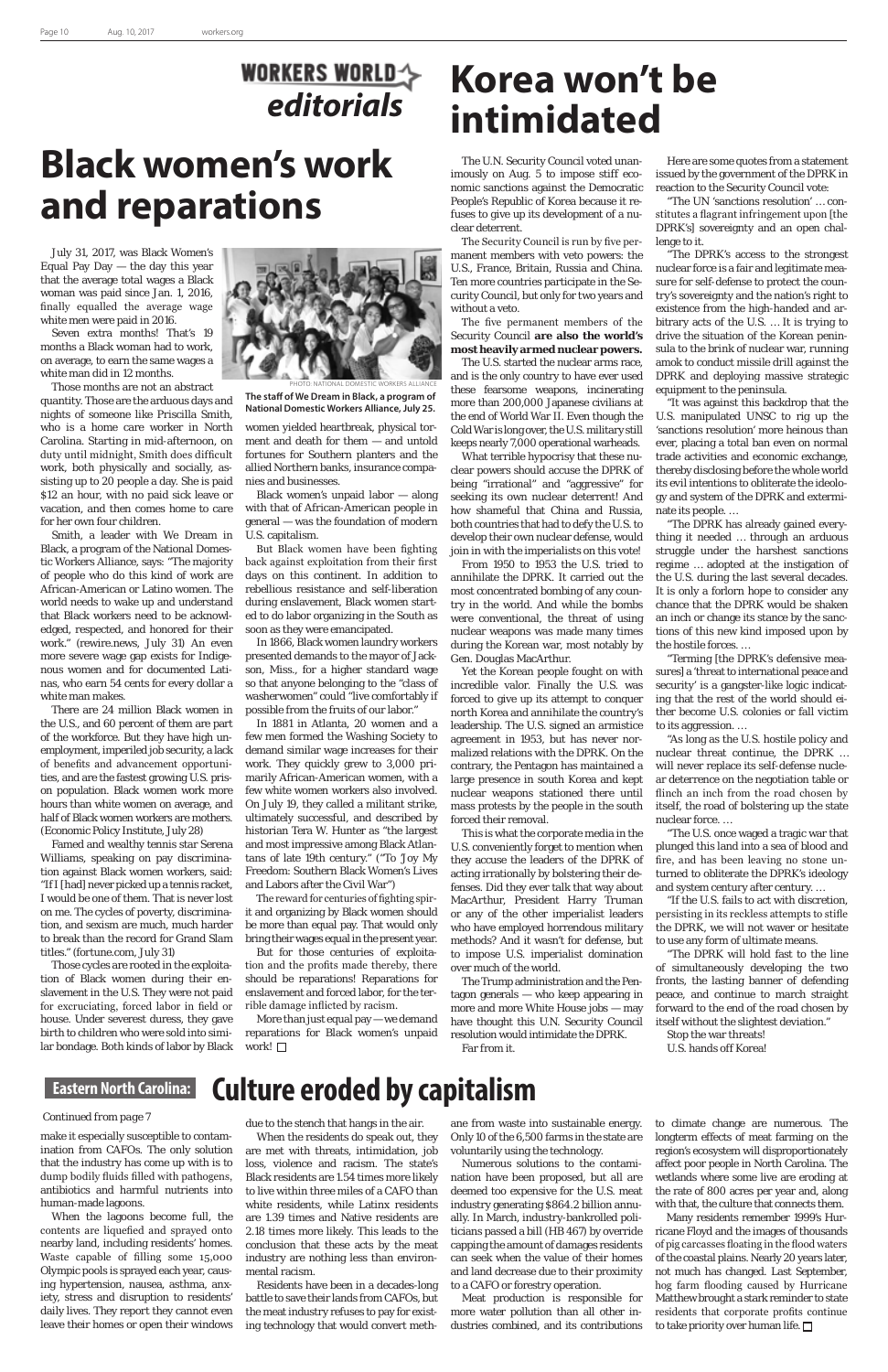Somalia (AMISOM), which now has approximately 22,000 troops from Kenya, Ethiopia, Djibouti, Burundi and Uganda. Police officers from Ghana, Sierra Leone and Nigeria are also a part of the mission.

In 1998, Britain, the former colonial power, along with the U.S., the EU and others, began imposing sanctions on the government of the southern African nation of Zimbabwe and the Zimbabwe African National Union-Patriotic Front (ZA-NU-PF), led by President Robert Mugabe. In 2000, when Zimbabwe passed legislation granting the right of the African people to radically redistribute land to the people, the sanctions and other forms of hostile propaganda deepened.

During the period of 1998-2000, the administration of President Bill Clinton was in power. The same sanctions continued through the entire two terms of the Bush White House. When Obama took office in January 2009, his regime continued and intensified the punitive meaand various political officials, including President Mugabe.

Both Britain and the U.S. attempted to persuade South Africa, while former President Thabo Mbeki was in office, to impose a blockade on Zimbabwe. Britain also drew up plans for an evacuation of its settler population, who held British passports. These suggestions failed and through the assistance of successive African National Congress governments, the support of the regional Southern African Development Community and the People's Republic of China, Zimbabwe has been able to remain afloat.

sures against the ZANU-PF ruling party Obama, with Hillary Clinton as secre-

### **U.S. imperialism through Africom**

This, of course, was not the case in the oil-rich North African nation of Libya, which under the Jamahiriya system headed by Col. Muammar Gaddafi had attained the highest standard of living anywhere on the continent. It was the Democratic administration of tary of state, which coordinated a war of regime-change and genocide that destroyed Libya as a viable state. Gaddafi was driven from the capital of Tripoli in August 2011 and later captured and brutally murdered by imperialist agents on Oct. 20 of the same year.

Today, Libya is a major source of instability and human trafficking internationally. Thousands have died off the coast of Libya in the Mediterranean Sea in attempts to flee the chaos and impoverishment there and throughout other regions of Africa and the Middle East. Now there are at least three identifiable regimes in Libya, which often engage in deadly military struggles for political and economic authority. The country has gone from being Africa's most prosperous to dire poverty and balkanization. Numerous attempts by counterrevolutionary elements backed up by the White House, EU member-states and the United Nations to form a viable government have failed.

### **WORKERS WORLD MUNDO OBREROA Amenazas y sanciones EUA**

of the foreign policy of Barack Obama towards the African continent. Since the launching of the U.S. Africa Command (Africom) in 2008 under Bush, the presence of U.S. military forces on the continent has increased substantially. Obama announced just two years prior to leaving office that his administration would deploy in excess of 3,500 Special Forces and military trainers across 36 nations. A military base in the Horn of Africa state of Djibouti has been expanded and houses thousands of U.S. troops at Camp Lemonnier.

Imperialism in Africa today is at a critical stage, impeding the capacity of nation-states to direct their own futures. Despite Africa's vast mineral and agricultural wealth and its labor power, a renewed debt crisis compounded by Pentagon, CIA and State Department interference is reversing the gains made in previous years.

*Abayomi Azikiwe is the editor of Pan-African News Wire.*

# **U.S. imperialism: Militarism and superexploitation in Africa**

*Continued from page 9*

ación industrial alemana acusó a EUA de apuntar a mejorar sus exportaciones de gas líquido a Europa a través de sanciones.

#### **EUA amenaza a Corea**

Las nuevas y duras sanciones a la RPDC en el norte tienen por objeto sabotear cualquier disminución de las tensiones dentro de la península coreana.

A mediados de julio, el recién elegido gobierno surcoreano del presidente Moon Jae In propuso conversaciones militares con la RPDC en su primera apertura formal al norte. La propuesta era discutir maneras de evitar actos militares hostiles cerca de la fuertemente militarizada frontera DMZ. Moon propuso que las actividades militares hostiles en la frontera terminaran el 27 de julio, aniversario del acuerdo de armisticio en 1953 que puso fin a la Guerra de Corea.

El Ministerio de Defensa de Corea del sur propuso conversaciones con el norte el 21 de julio en Tongilgak para detener todas las actividades que alimentan la tensión en la línea de demarcación militar.

La respuesta de EUA fue anunciar que está preparando nuevas sanciones para los bancos y firmas chinas que hacen negocios con la RPDC. La Fuerza Aérea de EUA voló bombarderos B-1B sobre la Península Coreana, acompañados por aviones japoneses y surcoreanos como provocación el 30 de julio.

El 24 de julio, el Wall Street Journal informó sobre los preparativos de China en caso de una guerra estadounidense contra la RPDC. China también realizó operaciones militares conjuntas con Rusia en el Mar Báltico.

But by reducing the righteous punishment for these Blackwater hired killers and calling for a huge increase in their usage, Boss Trump and the ruling class he serves are signaling that they are ready to adapt even more vicious methods to try to reverse their losing fortunes in these conflicts — even at the cost of revealing the true aims of U.S. imperialism.  $\square$ 

Las amenazas contra los antiguos aliados estadounidenses, así como la escalada de las amenazas en todos los países apuntados, desde Venezuela hasta Irán, Siria, RPDC y cada vez más hacia Rusia y China, reflejan una creciente desesperación en los círculos gobernantes estadounidenses.

Mientras que la posición global de las corporaciones y los bancos EUA se reduce, la influencia de los generales sobre la casa blanca y la máquina militar crece. Esto es un peligro para toda la humanidad.

### *Continúa de página 12*

## **Capitalism's hired killers: Blackwater decision reversed**

### **By Chris Fry**

In a split decision on Aug. 4, a threejudge panel of the U.S. Court of Appeals ordered a new trial for a Blackwater mercenary convicted of murder for his part in the massacre of 14 civilians at Nisour Square in Baghdad, Iraq, in 2007, along with the wounding of 17 more. The court also ordered new reduced sentences for three other Blackwater mercenaries convicted of manslaughter from that same attack.

There were between 20,000 and 30,000 "security contractors" hired by the U.S. during the height of the Iraqi occupation. The Baghdad massacre was one of the worst, but by no means the only attack on the Iraqi people carried out by these hired guns. By 2007, Blackwater held a billion dollars' worth of contracts with the U.S. government, most of them no bid.

The U.S.-installed Iraqi government, though dependent on Washington, still demanded a trial of these Blackwater murderers in Iraq. Washington rebuffed its Iraqi clients and insisted on a trial in the U.S.

In 2009, a federal judge threw out the charges that the U.S. had brought against these killers. This aroused tremendous international pressure. In 2011, an appeals court reversed that ruling and reinstated the charges.

When the trial was finally held in 2014, some 30 Iraqis had to make the long journey to Washington to testify.

The Iraqis' testimony was heart wrenching: "Mohammed Hafedh Abdulrazzaq Kinani broke down last week as he talked about his 9-year-old son, Ali, who was shot in the head while riding in the back seat of the family car. Mr. Kinani sobbed so uncontrollably that Judge Royce C. Lamberth sent the jury out of the room."

Sarhan Deab Abdul Moniem was a traffic officer that day. "A convoy of Blackwater Worldwide trucks pulled into his traffic circle in Baghdad and started shooting. 'There was a lady. She was screaming and weeping about her son and asking for help,'

Mr. Moniem said. He showed jurors how she

had cradled her dead son's head on her shoulder. 'I asked her to open up the door so I could help her. But she was paying attention only to her son.'" (Quotes from New York Times, June 25, 2014)

The outcry over Blackwater's atrocities forced the company to change its name twice, but not its mode of operations. Along with other mercenary corporations, it continues to have the support of the U.S. government.

### **U.S. to use more mercenaries?**

The overturning of these convictions comes at a critical juncture as the Trump regime is battling its own generals over the U.S. military failure in Afghanistan. It enables Trump to press a strategy of bringing in highly paid private armies of mercenaries to train Afghan police and soldiers and, most importantly, to guard metal and rare earth mines that the president wants to open for U.S. companies' exploitation.

At a July 19 meeting with U.S. generals, Trump berated them for "not winning" the war in Afghanistan, asserted that the U.S. head general should be fired and asked about the U.S. "getting a piece" of Afghanistan's mineral wealth. (abcnews.com, Aug. 2)

Erik Prince, the founder of Blackwater and a huge donor to the Trump campaign, wrote an article in May for the Wall Street Journal arguing for the president to install a "viceroy" in Afghanistan, backed up by legions of mercenaries overseen by the CIA. Prince even extolled the East India Company, infamous for its



PINK WOMEN FOR PEACE /CC/VIA FLICKF

**A demonstration during the 2014 trial of four Blackwater mercenaries, convicted then of murder and manslaughter in the 2007 massacre of Iraqi civilians.**

> corruption, violence and plunder of India in the British colonial period. (washingtonpost.com, July 27)

While Prince's sister, Betsy DeVos, who is Trump's secretary of education, presses for privatizing schools, Prince is for privatizing troops for U.S. imperialism, with huge profits from government contracts. "[The] private sector, Prince argues, can operate 'cheaper and better than the military' in Afghanistan." Called the "Laos option," Prince's strategic proposals are reportedly heavily favored by Trump's advisers Steve Bannon and Jared Kushner. (nytimes.com, July 10)

Of course, behind all the blather about "spreading freedom and democracy" and "humanitarian wars," the main goal of the Pentagon has always been to enable Wall Street to extract huge profits from every corner of the globe. The military-industrial complex has for many decades amassed huge fortunes from taxpayer-funded contracts. Nations and communities from Afghanistan to Iraq, from Nicaragua to Vietnam, from Syria to Yemen have endured wave after wave of terrible attacks from Washington's war machine, whether directly or through proxy war.



### TURN THE GUNS AROUND

**Mutinies, Soldier Revolts and Revolutions by John Catalinotto**

Available at online booksellers